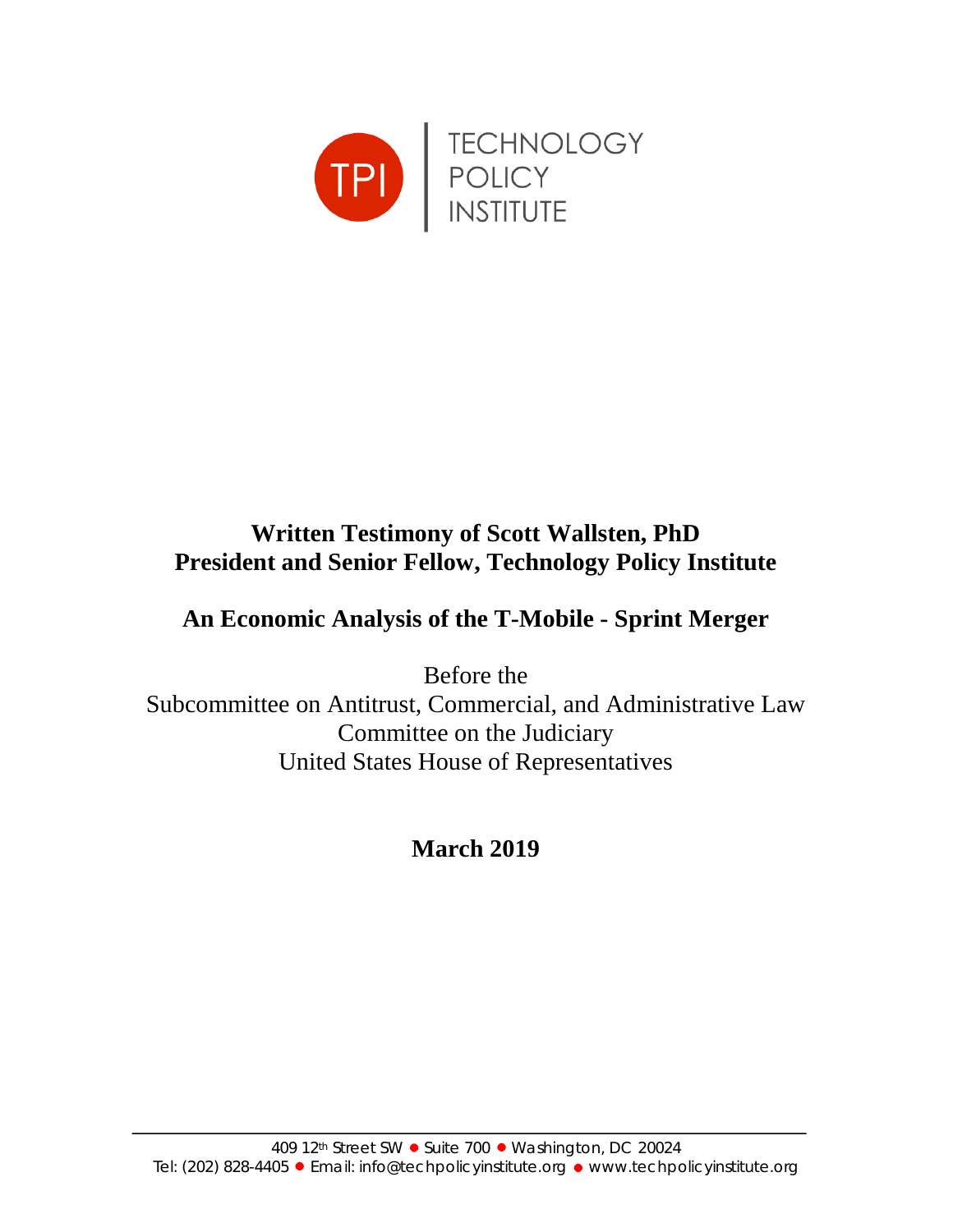### **Written Testimony of Scott Wallsten, PhD President and Senior Fellow, Technology Policy Institute**

# **An Economic Analysis of the T-Mobile - Sprint Merger**

Before the Subcommittee on Antitrust, Commercial, and Administrative Law Committee on the Judiciary United States House of Representatives

March 12, 2019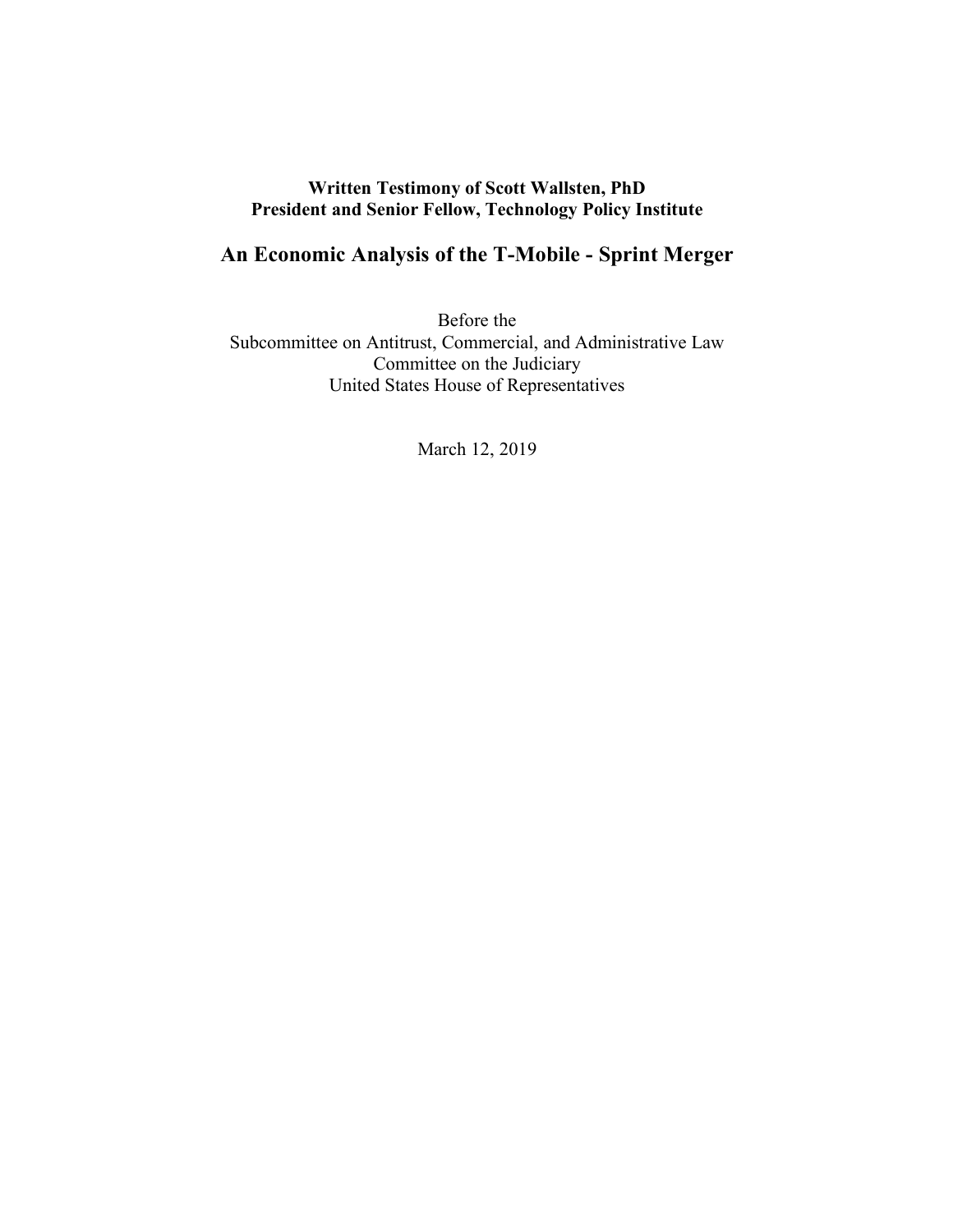|  | <b>Table of Contents</b> |
|--|--------------------------|
|  |                          |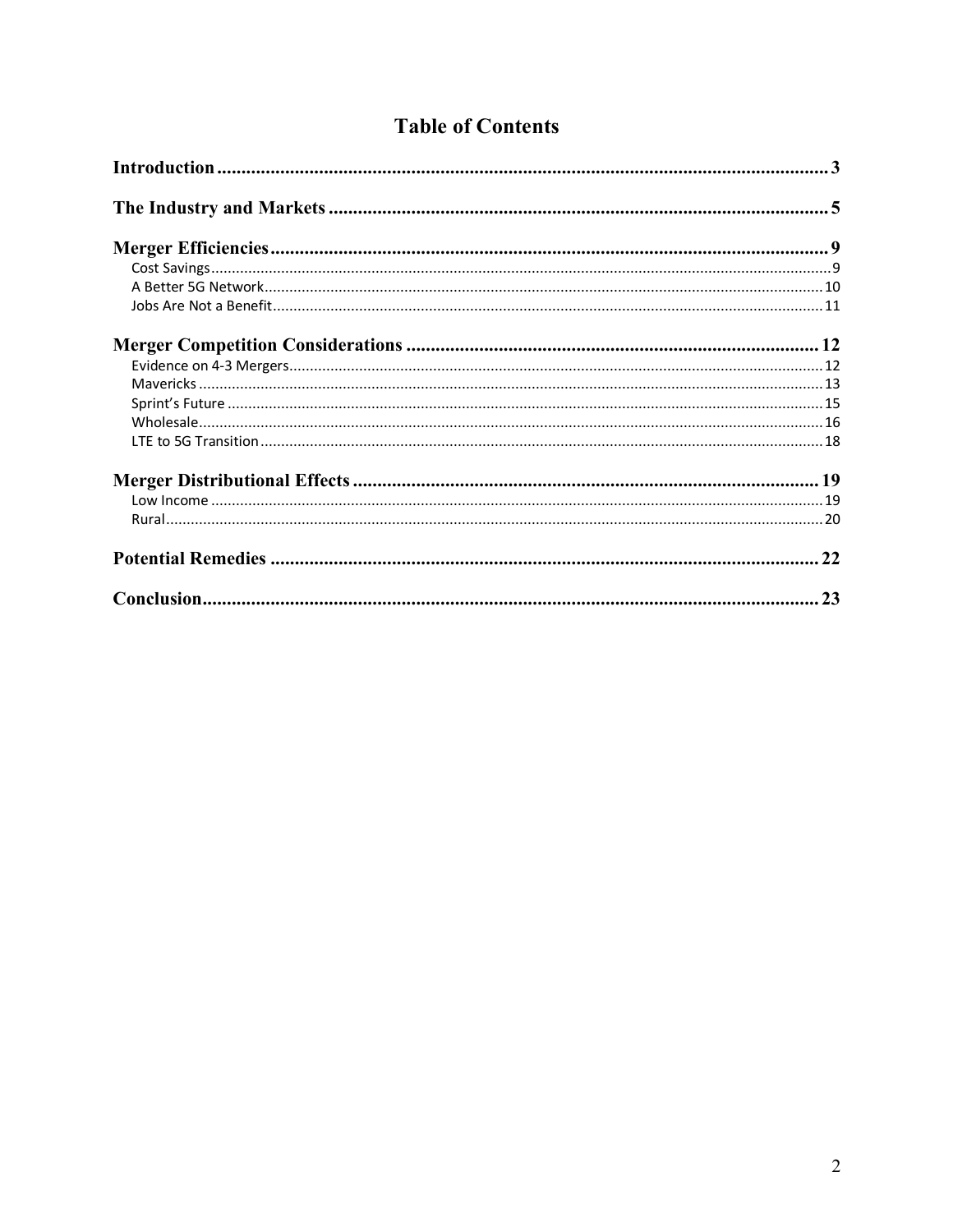# Introduction

The proposed T-Mobile – Sprint transaction is a horizontal merger that would reduce the number of major cellular wireless providers that own and operate their own infrastructure from four to three plus several very small regional companies (Figure 1). The key question facing antitrust authorities is whether the expected efficiencies gained from combining the third and fourth largest firms outweigh the possibility that the combined firm could harm competition either on its own or by coordinating with its competitors.



# Figure 1: Number of Subscribers to Largest Wireless Providers

Source: Strategy Analytics and Fierce Wireless via Statista.

A useful starting point for analyzing a proposed horizontal merger is to determine the change in market concentration were the merger to occur. The most common concentration measure is the Herfindahl-Hirschman Index (HHI)—the sum of squared market shares.<sup>1</sup> Considering only the largest four wireless companies that own national networks and considering all wireless subscribers as a standalone market, a T-Mobile–Sprint transaction may increase the HHI of the mobile wireless market by 400-500 points to between 3250 and 3500.<sup>2</sup>

The Federal Trade Commission (FTC) and Department of Justice (DOJ) Horizontal Merger Guidelines note that "Mergers resulting in highly concentrated markets that involve an increase in the HHI of more than 200 points will be presumed to be likely to enhance market power. The

<sup>&</sup>lt;sup>1</sup> HHI =  $\sum_{i}^{N} s_i^2$ , where *s* is the market share of firm *i*, and N is the number of firms in the market. <sup>2</sup> American Antitrust Institute,"

https://ecfsapi.fcc.gov/file/1082877863636/AAI\_Sprint-T-Mobile\_FCC%20Petition%20to%20Deny.pdf, 7 (OTI, 6).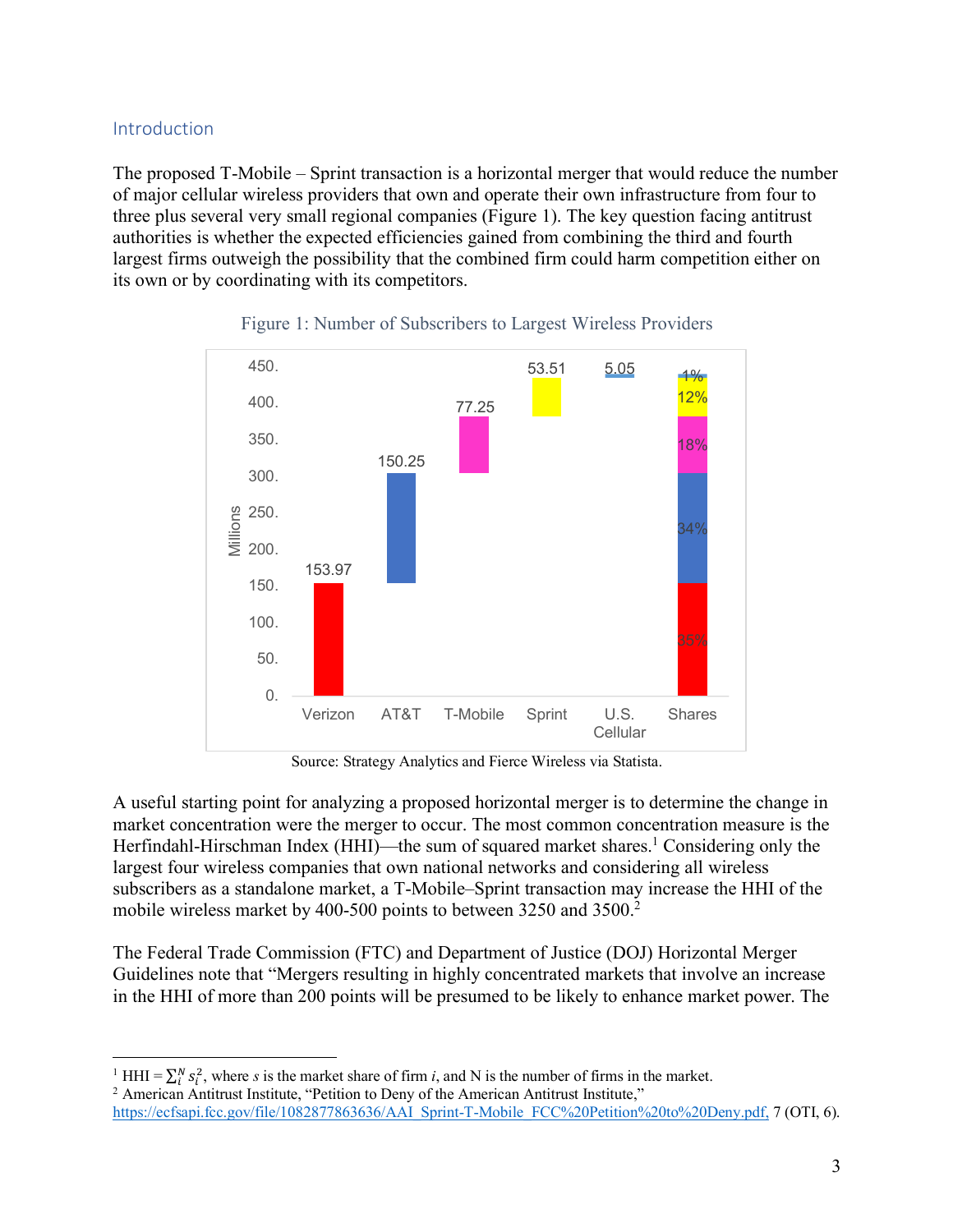presumption may be rebutted by persuasive evidence showing that the merger is unlikely to enhance market power."3

The Guidelines go on to note:

The purpose of these thresholds is not to provide a rigid screen to separate competitively benign mergers from anticompetitive ones, although high levels of concentration do raise concerns. Rather, they provide one way to identify some mergers unlikely to raise competitive concerns and some others for which it is particularly important to examine whether other competitive factors confirm, reinforce, or counteract the potentially harmful effects of increased concentration. The higher the post-merger HHI and the increase in the HHI, the greater are the Agencies' potential competitive concerns and the greater is the likelihood that the Agencies will request additional information to conduct their analysis.4

In other words, the HHI and change in the pre- to post-merger HHI indicate that the DOJ should investigate the merger, which it is doing, but not that the government should necessarily block it. This approach is consistent with economic analysis, which has demonstrated that market structure by itself does not determine how firms behave in the market. Determining whether the expected benefits of the merger outweigh expected costs requires asking more detailed and complicated questions than concentration measures alone can answer.

The merging parties contend that the transaction will yield a net present value of \$43.6 billion in savings via "cost synergies."<sup>5</sup> Those savings, plus "the unique combination of spectrum, sites, and equipment of T-Mobile and Sprint, will produce a network that will deliver unprecedented services to consumers, increasingly disrupt the wireless industry, and ensure U.S. leadership in the race to 5G."6 Opponents counter that reduced competition will increase prices of existing consumer wireless services, particularly for low-income and rural customers, and slow the rollout of 5G service.

Like all merger investigations, this one involves predicting the future under two different states of the world, meaning that it is not possible to know the answers with certainty. While the Horizontal Merger Guidelines note that "certainty about anticompetitive effect is seldom possible and not required for a merger to be illegal,"7 this merger arguably involves more uncertainty than most. The imminent arrival of 5G means the industry is on the cusp of radical changes in its underlying technology. Antitrust analysis requires some understanding of the equilibrium state of the industry or at least what we believe to be an efficient industrial organization. Nobody knows what 5G demand or supply will look like, making it especially difficult to estimate the medium- to long-term costs and benefits of the merger.

This analysis concludes that the evidence does not convincingly show why the incentives, and therefore likely behavior, of a merged firm would be different from those facing the two firms

 <sup>3</sup> U.S. Department of Justice and the Federal Trade Commission, "Horizontal Merger Guidelines," August 19, 2010, 19, http://www.justice.gov/atr/public/guidelines/hmg-2010.html.

<sup>4</sup> U.S. Department of Justice and the Federal Trade Commission, 19.

<sup>5</sup> T-Mobile and Sprint, "Description of Transaction, Public Interest Statement, and Related Demonstrations," June 18, 2018, 15.

<sup>6</sup> T-Mobile and Sprint, 16.

<sup>7</sup> U.S. Department of Justice and the Federal Trade Commission, "Horizontal Merger Guidelines," 1.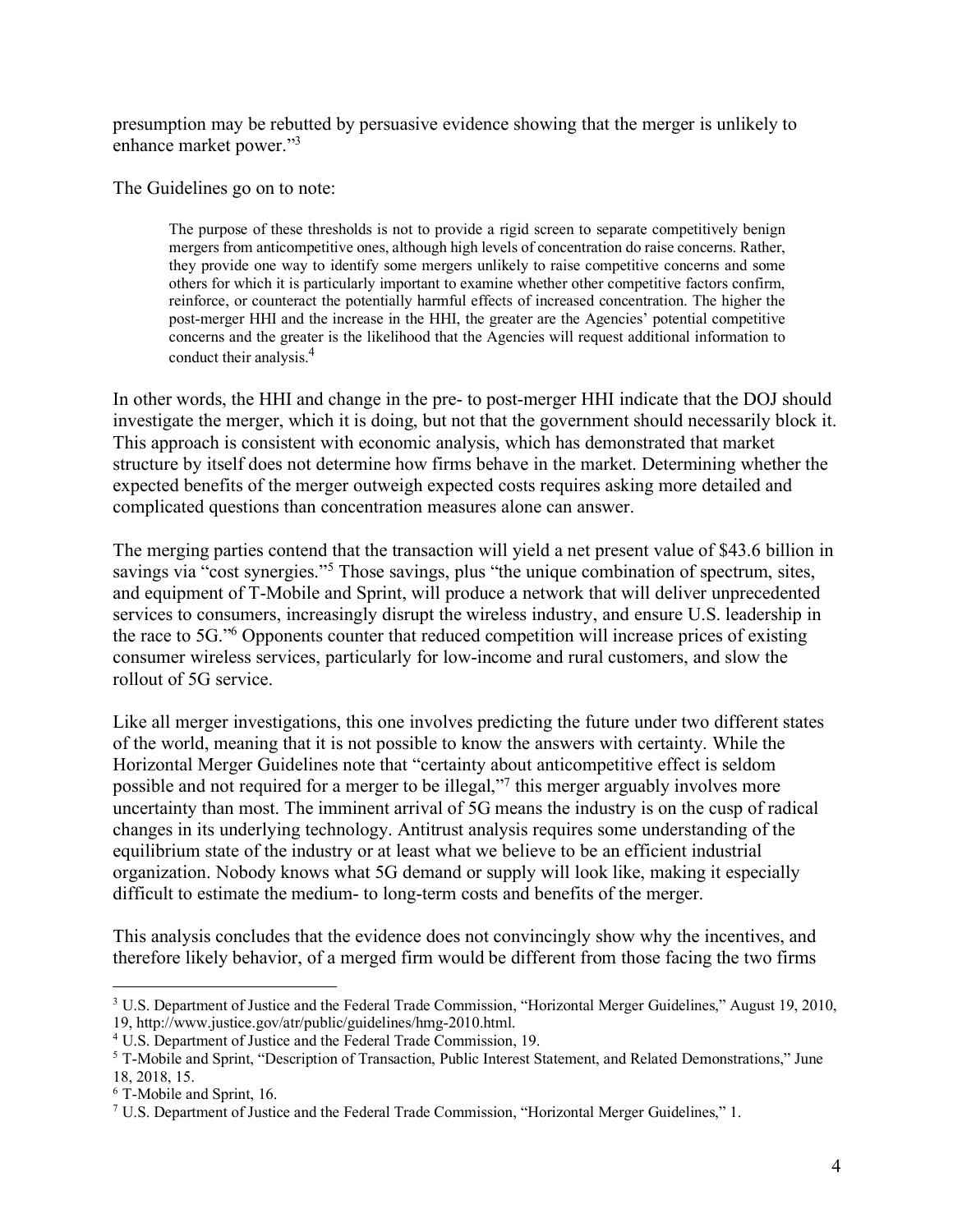today. Empirical analysis of 4-3 mergers, meanwhile, yields no consistent result in the economic literature. In some cases, 4-3 mergers led to price increases, sometimes to price decreases, and sometimes to no price change.

The absence of consistent evidence suggesting overall competitive harm implies that merger authorities should approve the merger. Antitrust authorities should, however, pay particular attention to possible effects of the merger on low-income and wholesale consumers, since T-Mobile and Sprint serve particularly large shares of those market segments.

Meanwhile, regardless of the merger, the FCC and NTIA should move vigorously to continue bringing more spectrum to market and introducing market-based, competitive, mechanisms for distributing universal service funds.

This analysis proceeds as follows. The following section describes various aspects of the existing industry structure and market. It then turns to evaluating efficiency claims, followed by possible effects on competition. From there it discusses the inherent uncertainty in how 5G will evolve and how that uncertainty affects the analysis, distributional concerns regarding low-income and rural service, and concludes.

# The Industry and Markets

Wireless service providers offer wireless network access by combining spectrum, technology, labor, and business models. Consumers then use wireless service for various purposes. Supply and demand for wireless service together yield a set of prices and services.

Economists define product markets by considering whether goods or services from different firms are substitutes or complements. In other words, a product market is based on how much products compete with each other to replace or enhance other products in the same market.

Defining relevant markets for antitrust analysis can be complicated because some aspects of each product compete with others to lesser and greater degrees. Unlimited data plans from AT&T, Verizon, T-Mobile, and Sprint compete directly with each other. If one company changes the price or features of its unlimited plans the other companies will react, or at least consider whether they need to react.<sup>8</sup> However, determining the extent to which a limited-data, pay-asyou-go plan competes with unlimited data plans is more complicated, requiring empirical analysis of cross-price elasticities.

As a starting point for thinking about market definition for antitrust analysis, consider various dimensions of the market. Traditional wireless services include voice, text, and data services offered to residential and business consumers. Newer services include the Internet of Things (IoT), which generally refers to connected devices that talk to each other (also called machine-tomachine, or M2M), also rely on wireless infrastructure. Providers sell retail and wholesale connectivity for traditional and newer services. For retail, the infrastructure-based carrier sells

 <sup>8</sup> Scott Wallsten, "Is This Data's One-Rate Moment?," *Technology Policy Institute Blog* (blog), March 21, 2017, https://techpolicyinstitute.org/2017/03/21/is-this-datas-one-rate-moment/.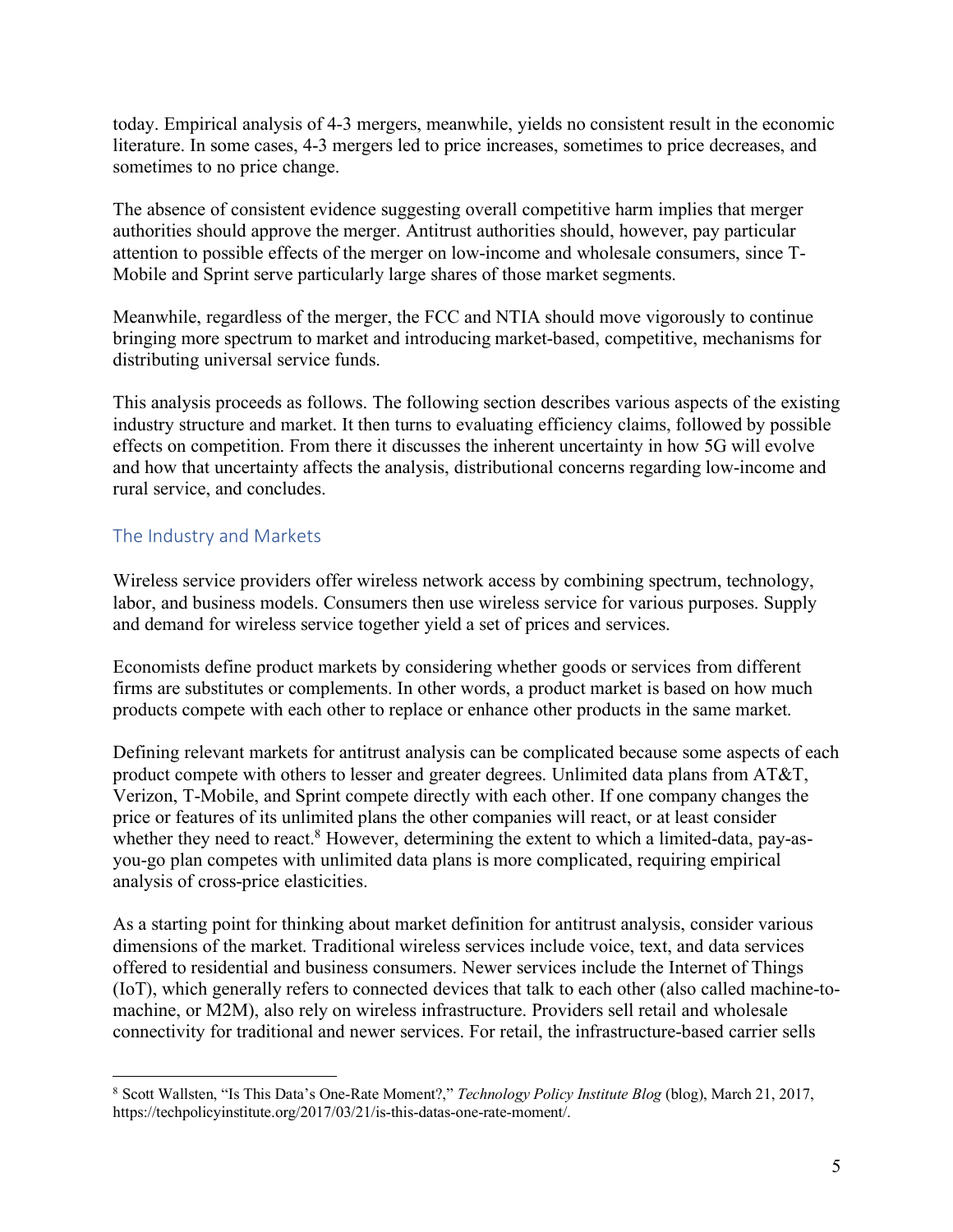the service directly to the end user. For wholesale, the carrier sells network access to another firm, which resells mobile service subscriptions to end-users. Firms that resell service purchased wholesale are called "mobile virtual network operators" (MVNOs). Figure 2 shows the number of subscribers by type.



Figure 2: Number of Connections in Millions, By Type of Service, Q4 2016

Note: 416.7 million total connections in Q4 2016. The number of connected devices by retail and wholesale connections does not appear to be publicly available. Source: FCC Mobile Competition Report (2017)<sup>9</sup>

Each of these segments can be further broken down by the firms offering service, although shares of wireless provision for connected devices do not appear to be available. Traditional wireless services are sold in two ways––postpaid and prepaid. As their names imply, consumers pay for postpaid service at the end of some billing period, and for prepaid service in advance. Figure 3 shows the share of subscribers to traditional wireless service by postpaid and prepaid service. The degree to which prepaid services compete with traditional postpaid plans should be reflected in the cross-price elasticities, but I am not aware of any studies that attempt to estimate them.

 <sup>9</sup> Federal Communications Commission, "Twentieth Annual Report and Analysis of Competitive Market Conditions With Respect to Mobile Wireless, Including Commercial Mobile Services," September 17, 2017, fig. II.B.2, https://docs.fcc.gov/public/attachments/FCC-17-126A1.pdf.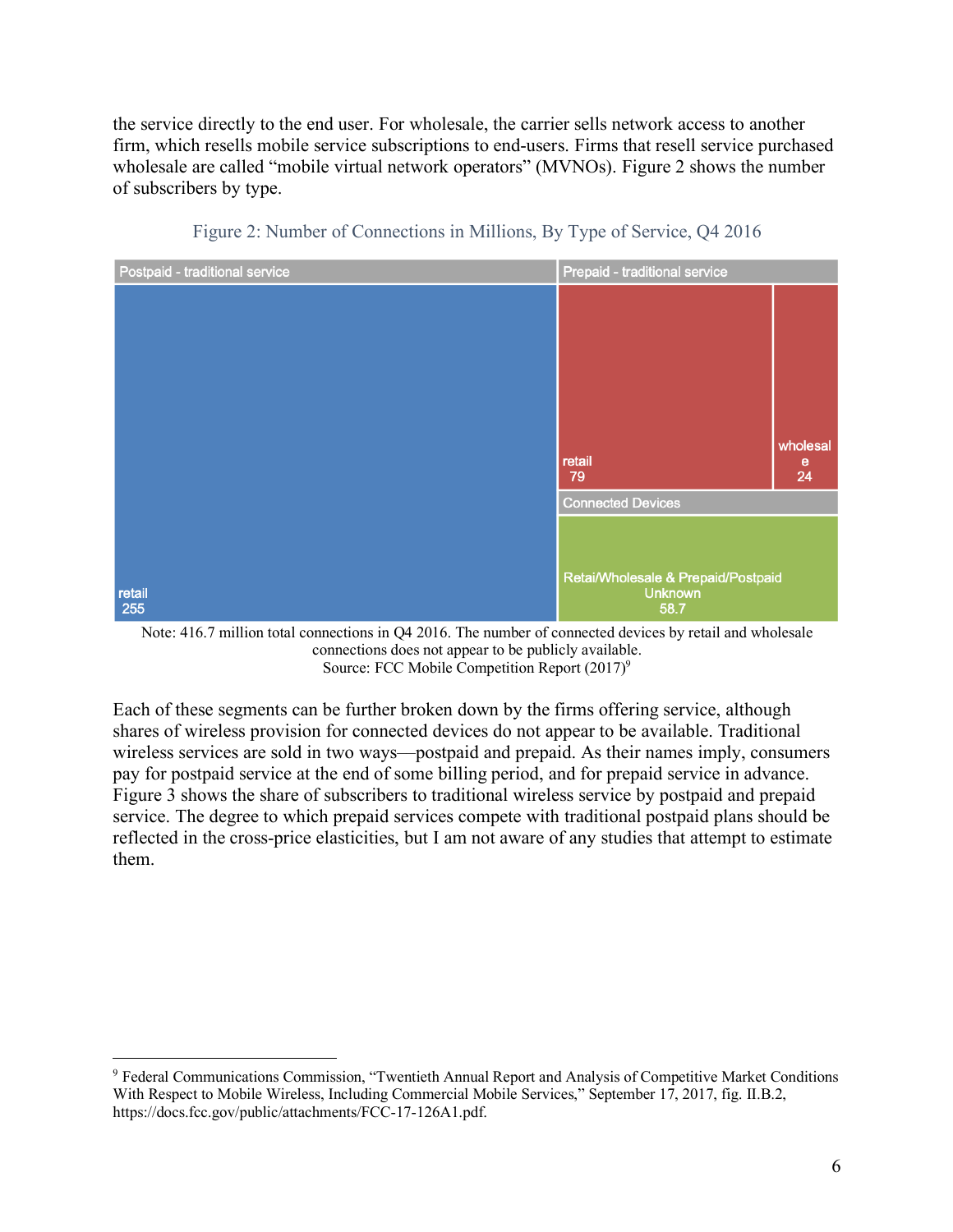

Figure 3: Number of Subscribers by Firm by Type in Millions, Q2 2018

Sources: Moffett (2018a, b), Kovacs (2018), and Dano (2018).<sup>10</sup> Note: Many MVNOs operate in the U.S. Only TracFone has enough subscribers to show up in this figure. US Cellular is the unlabeled rectangle below Verizon in prepaid retail.

Different product offerings, however, do not necessarily define relevant product markets. Prepaid plans are popular among low-income people, and firms offering prepaid-retail and prepaidwholesale service compete for those customers. In contrast, postpaid plans, which can be lower priced than prepaid plans, may also be part of the relevant market for low-income people. As a result, it may be the case that share of low-income subscribers by firm is unrelated to the share of prepaid or postpaid plans offered by each firm.

Figure 4 suggests that, firms' share of low-income consumers differs from the share of firms providing prepaid service. This information does not appear to be widely available, but one survey found that among people whose incomes are under \$50,000, 29 percent have service through T-Mobile, 21 percent from AT&T, 19 percent from Verizon, 18 percent from Sprint, and 13 percent from "other" providers (likely primarily TracFone).<sup>11</sup>

<sup>10</sup> Craig Moffett, "U.S. Wireless: Is This a Market in Need of 'Repair?' Downgrading Verizon to Neutral" (MoffettNathanson Research, September 4, 2018); Craig Moffett, "AT&T Q2 2018 Earnings: That's Showbiz, Folks" (MoffettNathanson Research, July 24, 2018); Anna-Maria Kovacs, "Competition in the U.S. Wireless Services Market," Georgetown Business and Public Policy Working Paper, August 2018, https://cbpp.georgetown.edu/sites/default/files/Policy%20Paper%20-%20Kovacs%20-

%20Wireless%20Competition%202018-08.pdf; Mike Dano, "Wireless MVNO Straight Talk Remains the Bright Spot in America Movil's U.S. Business," *FierceWireless*, July 19, 2018,

https://www.fiercewireless.com/wireless/mvno-straight-talk-remains-bright-spot-america-movil-s-u-s-business. <sup>11</sup> T-Mobile total includes MetroPCS, AT&T total includes Cricket Wireless, and Sprint total includes Boost Mobile and Virgin Wireless.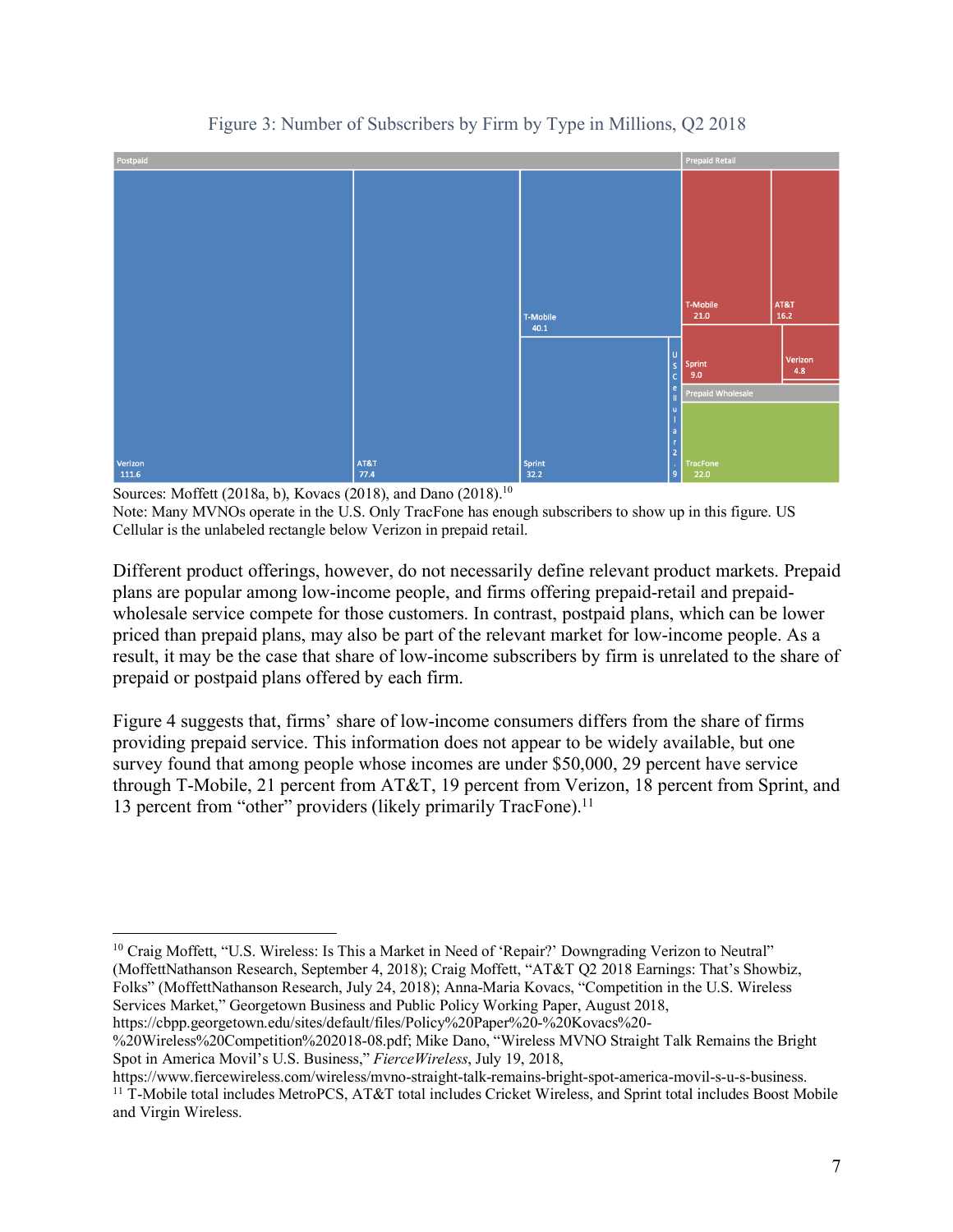

# Figure 4: Current Wireless Provider, by Percent of Wireless Population by Income in 2017

Source: Fluent (2017).<sup>12</sup>

Additional evidence suggests that while prepaid plans appeal to low-income people, they are not the only people who choose prepaid options. Figure 5 shows that while the most popular reason for choosing prepaid plans is because of their low prices, only 41 percent of respondents listed price as a reason for using prepaid service. To be clear, choosing other options in the survey does not necessarily mean that the respondent is in a higher income group. "No minutes/data wasted" is likely to be important to low-income people since that can also imply not spending extra money. Still, with more than half of respondents choosing plans for reasons explicitly other than price suggests that prepaid plans may appeal to a range of groups.

<sup>&</sup>lt;sup>12</sup> Fluent, "Telecom Report 2017: Consumer Attitudes and Loyalty," May 2017, http://www.fluentco.com/wpcontent/uploads/2017/06/Fluent\_TelecomReport\_2017.pdf.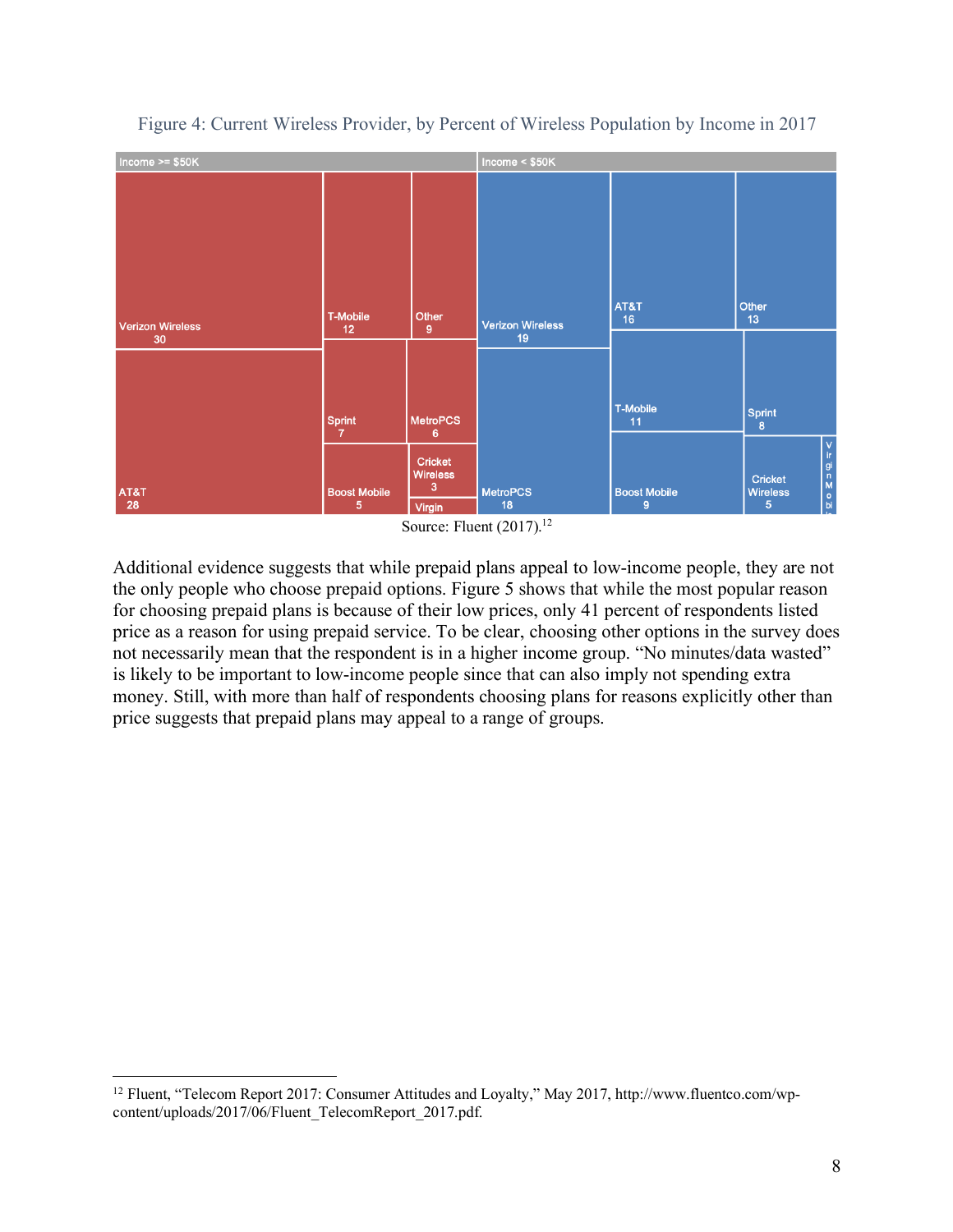

Figure 5: Reasons for Choosing Prepaid Plans

# Merger Efficiencies

T-Mobile and Sprint claim a net present value of \$43.6 billion in cost savings<sup>14</sup> from the merger and an ability to build out a better 5G network than either firm would have on its own. A better combined network, the parties contend, would yield not just more and better connectivity, but also "a bona fide alternative to traditional in-home broadband providers," better rural broadband service, and "thousands of additional American jobs."<sup>15</sup>

#### Cost Savings

Cost savings from ending duplicative spending are economic benefits of the merger. The \$43.6 billion in cost savings will come, T-Mobile President G. Michael Sievert says, from \$25.7 billion in savings from eliminating the "duplication of T-Mobile's and Sprint's existing networks…", \$11.2 billion in savings from "sales, service and marketing cost-related synergies…", and \$6.1 billion in savings in "back office synergies from I.T. and billing improvements and other general and administrative synergies.<sup>16</sup> Actual cost savings may be higher or lower than the firms claim, but efficiencies resulting in lower fixed costs are a primary rationale for horizontal mergers.

 <sup>13</sup> Fluent.

<sup>&</sup>lt;sup>14</sup> T-Mobile and Sprint, "Description of Transaction, Public Interest Statement, and Related Demonstrations," 15. <sup>15</sup> T-Mobile and Sprint, ii–iii.

<sup>&</sup>lt;sup>16</sup> T-Mobile and Sprint, "Description of Transaction, Public Interest Statement, and Related Demonstrations" Appendix C, Declaration of G. Michael Sievert.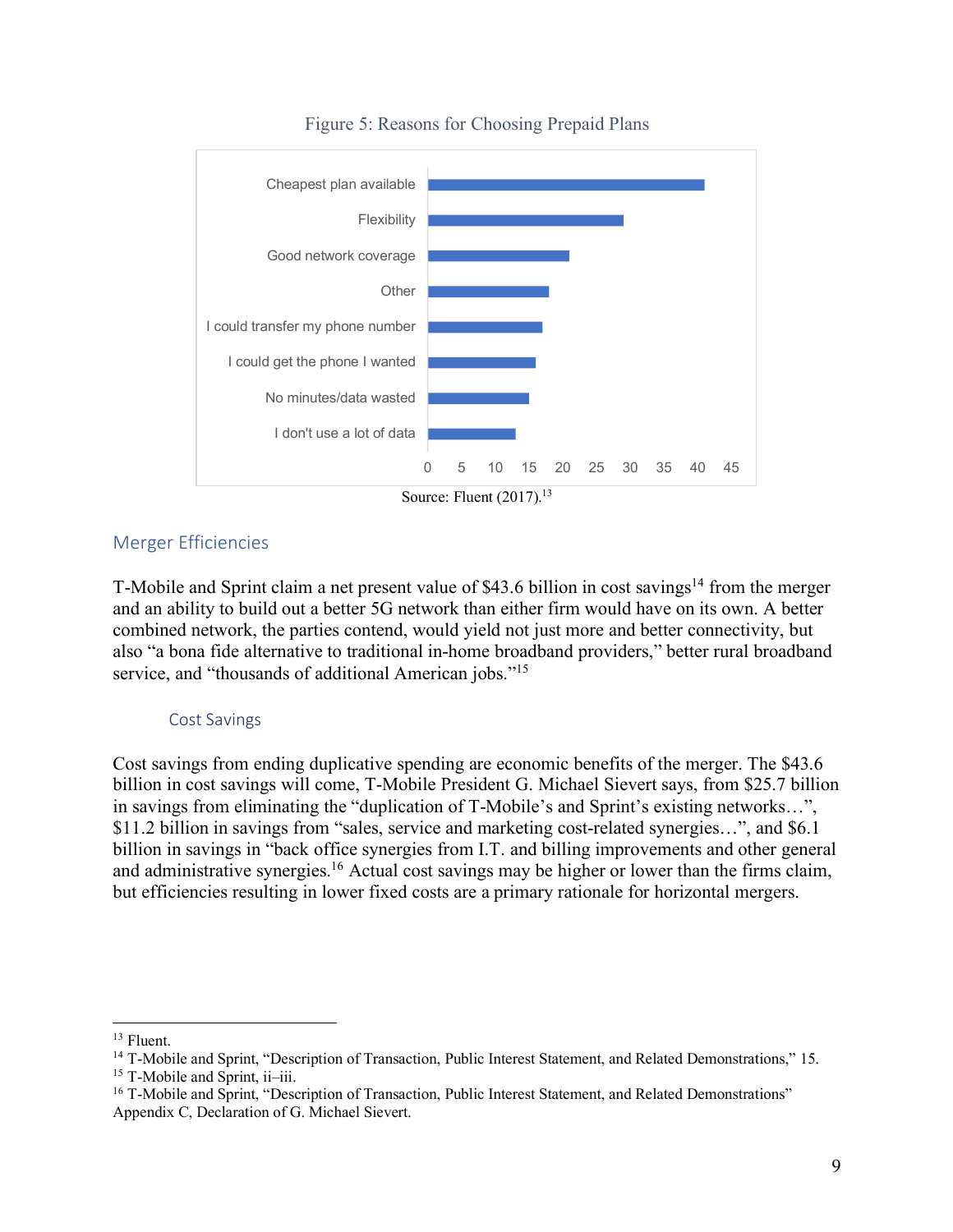#### A Better 5G Network

The main public interest benefit, according to the merging parties, is that T-Mobile's and Sprint's combined resources would allow the new firm "to invest in new network technology, innovation, and operations to rapidly construct and deploy the first true, nationwide 5G network."17 The merging parties describe the consumer benefits they anticipate their network generating:

New T-Mobile also will be positioned to use its 5G network to deliver increased competition in broadband, enterprise, and video offerings. Moreover, New T-Mobile will use the increased capacity realized by the combination of T-Mobile and Sprint's networks to deliver lower prices and allow for increased data usage by subscribers.<sup>18</sup>

Specifically, they argue, the combination of resources—particularly spectrum—makes a leading 5G network possible.

The transaction will enable New T-Mobile to build a network with distinct advantages over both the standalone 5G networks planned by T-Mobile and Sprint and will provide a platform for an unrivaled nationwide 5G mobile service. On a standalone basis, neither company has enough or the right combination of spectrum or cell site resources to deliver the enormous gains in capacity that New T-Mobile will provide in the near term. By having the option to use cell sites from either company, the transaction will allow the merged entity to have almost immediate access to more cell sites than either company would have absent the merger. New T-Mobile's deployment of T-Mobile's and Sprint's combined spectrum portfolios, together with the addition of many more radios across the combined network than either party would install on its own, will create a massive increase in capacity that would not be possible but for the transaction. The merger will also enable the combined company to dedicate more spectrum to 5G much sooner than either company could do individually, while also allowing New T-Mobile to more efficiently utilize existing spectrum assets for continued and unimpaired LTE services.<sup>19</sup>

Thus, according to T-Mobile and Sprint, the combined firm will build a higher quality 5G network more quickly than either firm could build on its own, thereby yielding larger 5G benefits than their separate networks would. They note that the benefits include wireless service, connected devices, and additional competition for in-home broadband.

These claims are difficult to evaluate. We know almost nothing about the demand for 5G. 5G's expected benefits flow not just from faster speeds, but also from lower latency, and is variously touted as supporting better wireless consumer connections, better home connections, and massive connectivity of devices. It may do all of those things and more. But, it is also possible that the hype will prove to be unjustified, with wireless innovation continuing at its current albeit fast—pace. It is not possible to know.

On the one hand, this uncertainty may imply that a larger number of firms investing in 5G is socially beneficial because it may mean more experimentation in how to implement the technology and business models. A larger number of wireless firms competing for 5G customers

<sup>&</sup>lt;sup>17</sup> T-Mobile and Sprint, 15.

<sup>&</sup>lt;sup>18</sup> T-Mobile and Sprint, 16.

<sup>&</sup>lt;sup>19</sup> T-Mobile and Sprint, 17.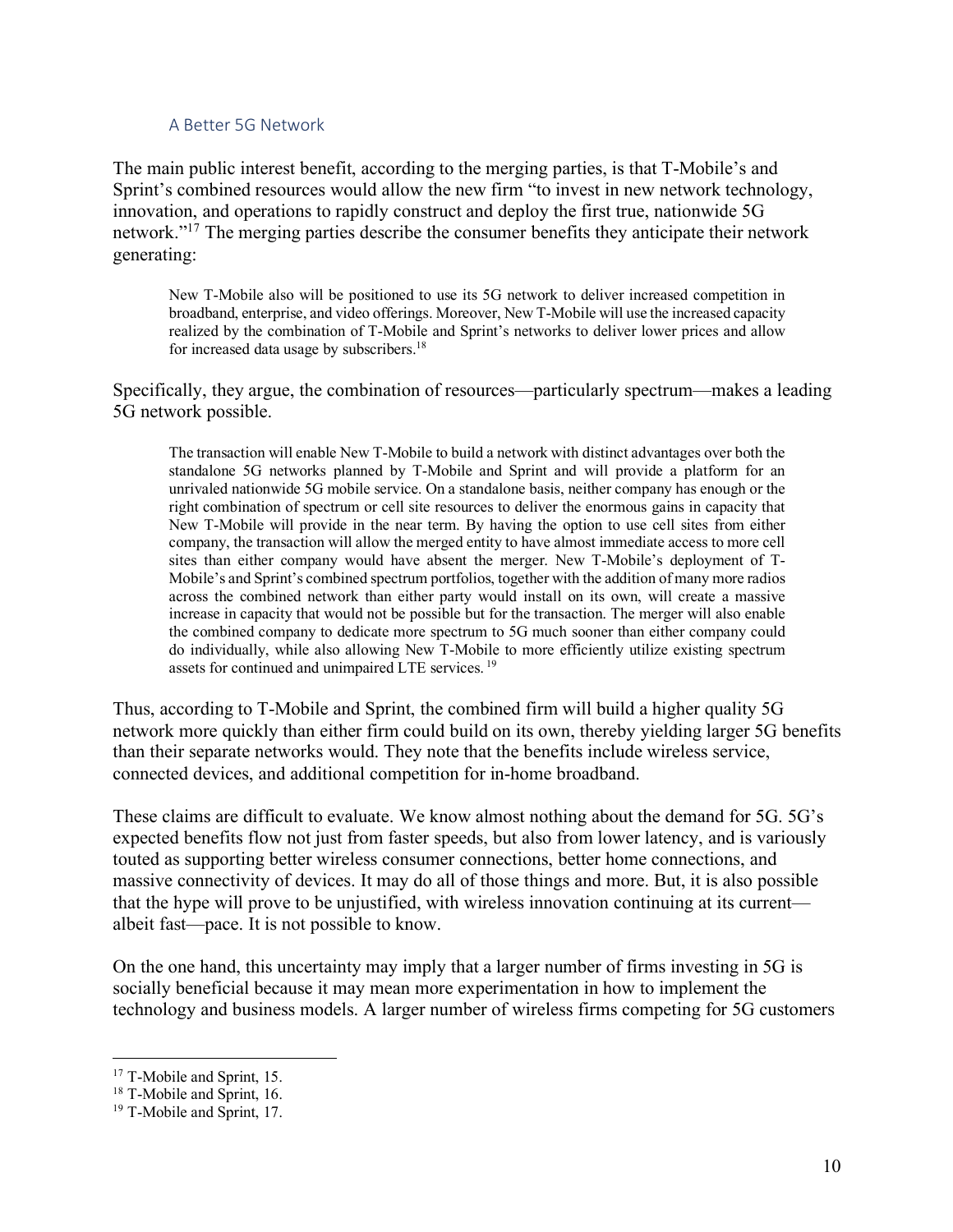may increase the odds of finding which types of networks and plans best stimulate additional innovation.

On the other hand, this uncertainty increases the chances that firms may not succeed in their initial rollout of 5G, requiring costly retrofits. Deep-pocketed firms with lower costs of capital are probably better suited to such an environment than smaller competitors.

Investment in what turns out to be the "wrong" technology has happened in the past. Sprint and Clearwire, for example, both invested in WiMax rather than LTE, requiring a costly rebuild of their 4G networks. In its first rollout of 5G-based fixed wireless service, Verizon apparently based its equipment on technologies inconsistent with certain 5G standards and will eventually have to change equipment.<sup>20</sup> Verizon's reliance on what turned out not to be the relevant standard may not have been a mistake, per se. The firm believed it was valuable to be first to market with 5G and was willing to invest early despite the risk. Fortunately, Verizon has the resources for course correction. Smaller companies, such as T-Mobile and Sprint as separate competitors, may not.

Aside from the uncertainty about 5G itself, there is little agreement about how antitrust analysis should explicitly incorporate technological change. The combination of real-world and theoretical uncertainty makes antitrust analysis in this case especially difficult. To reach meaningful and actionable conclusions, antitrust analysis must have some view of what constitutes "better" and "worse" outcomes. With technology so new that almost no consumers have even used it yet, we cannot predict with any accuracy how 5G will interact with current technologies, how 5G will affect prices, what 5G will mean for entry, and whether 5G's benefits are likely to flow disproportionately to any particular group of Americans.

#### Jobs Are Not a Benefit

Mergers allow firms to eliminate duplicative jobs in order to reduce costs and operate more efficiently. In other words, net job losses from a merged firm is an economic argument in favor of merger since it means the firm has become leaner, more profitable, and more productive with less costs of labor.

Politicians, public opinion, and unions do not view the reallocation of labor as a benefit, however. The difference between political and economic perspectives leads to a curious reversal in the arguments each side makes. In this merger, T-Mobile and Sprint claim that "the incremental increases for the combined direct internal and external employees will be 9,600 more jobs relative to the standalone companies' baselines for 2021.<sup>"21</sup> This increase in jobs would seem to negate some of the efficiency arguments described above. Some opponents of the merger argue that the merger should be denied because jobs will likely be eliminated. As one opponent said, "the proposed transaction would likely lead to substantial job losses in the United

<sup>&</sup>lt;sup>20</sup> https://www.theverge.com/2018/10/2/17927712/verizon-5g-home-internet-real-speed-meaning

<sup>&</sup>lt;sup>21</sup> T-Mobile and Sprint, "Description of Transaction, Public Interest Statement, and Related Demonstrations," 9.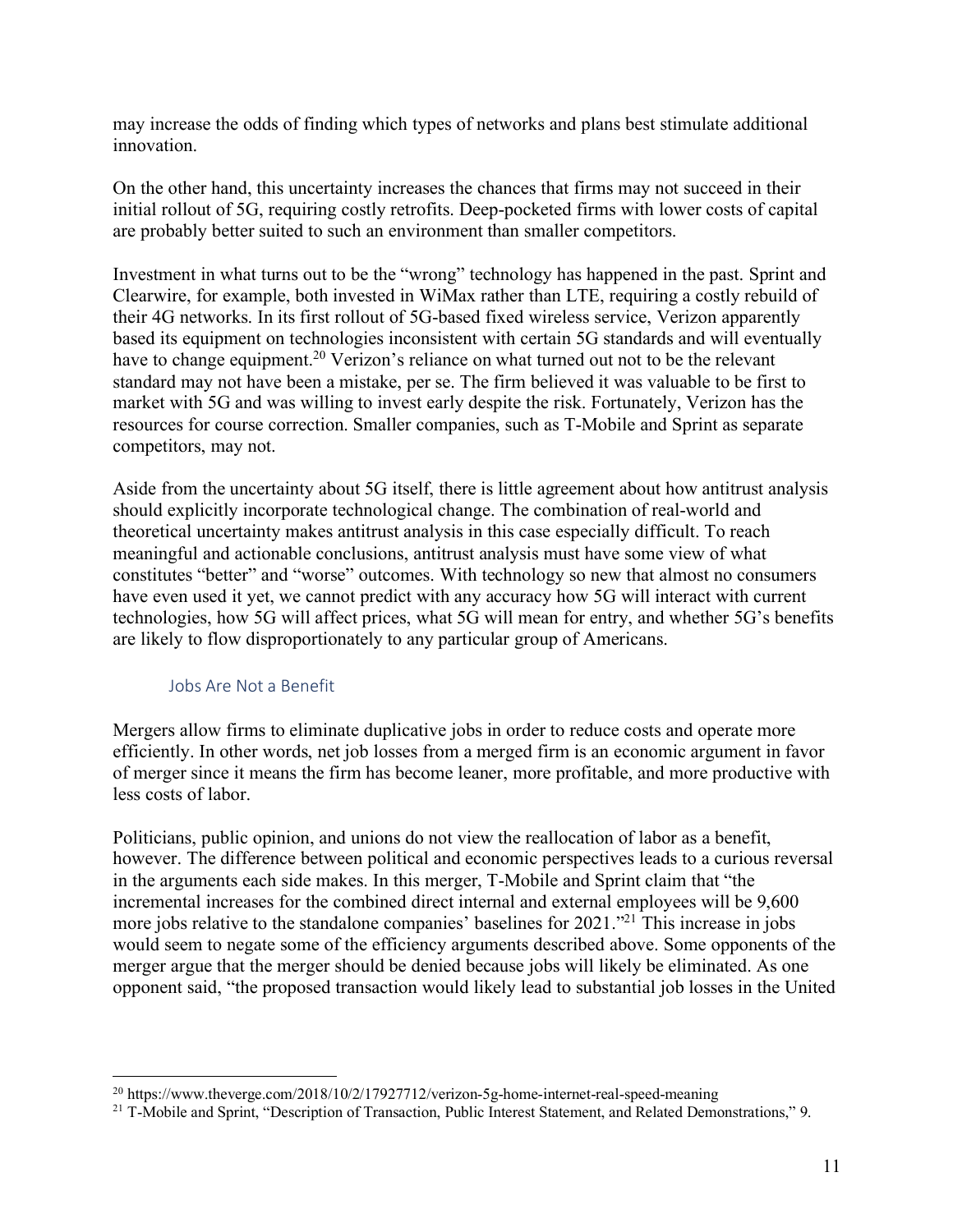States.... Importantly, both companies have a history of layoffs in prior mergers."<sup>22</sup> The claim that a combined firm will operate with less labor supports the merging parties' efficiency claims.

# Merger Competition Considerations

Antitrust authorities must balance potential efficiencies with harms from loss of competition. A key step, then is evaluating the expected effects on competition. Several issues can help shed light on this issue. First, what can we learn from other wireless or telecommunications mergers that involved going from four to three major competitors? Second, what is the role of T-Mobile as a "maverick," and is the merger is likely to change its behavior? Finally, what do we expect Sprint's future to be absent a merger, and how does that matter?

### Evidence on 4-3 Mergers

In principle, economic studies of 4-3 mergers should provide significant insights into what we might expect to see following a merger of two of the four largest American wireless carriers. In one study, the Body of European Regulators for Electronic Communications (BEREC) reviewed 14 separate existing empirical studies of 4-3 mergers.23 Some studies find higher prices after a merger, with some of those increases being persistent and other increases disappearing quickly. Some studies find decreasing prices. Some studies find no change in prices after a merger. One study found that 4-3 mergers resulted in price increases but also increased investment.<sup>24</sup> But the 14 empirical studies each have flaws. Most importantly, none properly addressed reasons why the merger happened in the first place (i.e., endogeneity).

https://ecfsapi.fcc.gov/file/10827862305575/T-

<sup>&</sup>lt;sup>22</sup> "Petition to Deny of Common Cause, Consumers Union, New America's Open Technology Institute, Public Knowledge and Writers Guild of America, West, Inc.," August 27, 2018, 30,

Mobile%20Sprint%20Petition%20to%20Deny%20CC%20CU%20OTI%20PK%20WGA.pdf.

<sup>&</sup>lt;sup>23</sup> Body of European Regulators for Electronic Communications, "BEREC Report on Post-Merger Market Developments - Price Effects of Mobile Mergers in Austria, Ireland and Germany," n.d.,

https://berec.europa.eu/eng/document\_register/subject\_matter/berec/download/0/8168-berec-report-on-post-mergermarket-devel\_0.pdf.

<sup>&</sup>lt;sup>24</sup> "Using data from 28 European countries from 2002-2014, the Centre on Regulation in Europe (CERRE, 2015) investigates the effect of market structure on prices and investment. The paper finds that 4-to-3 mergers on average result in price increases and more investment per operator. The combined effects of higher investment per operator and the reduction from four to three operators result in no significant effect on total investment by all operators in the market."Body of European Regulators for Electronic Communications, 7.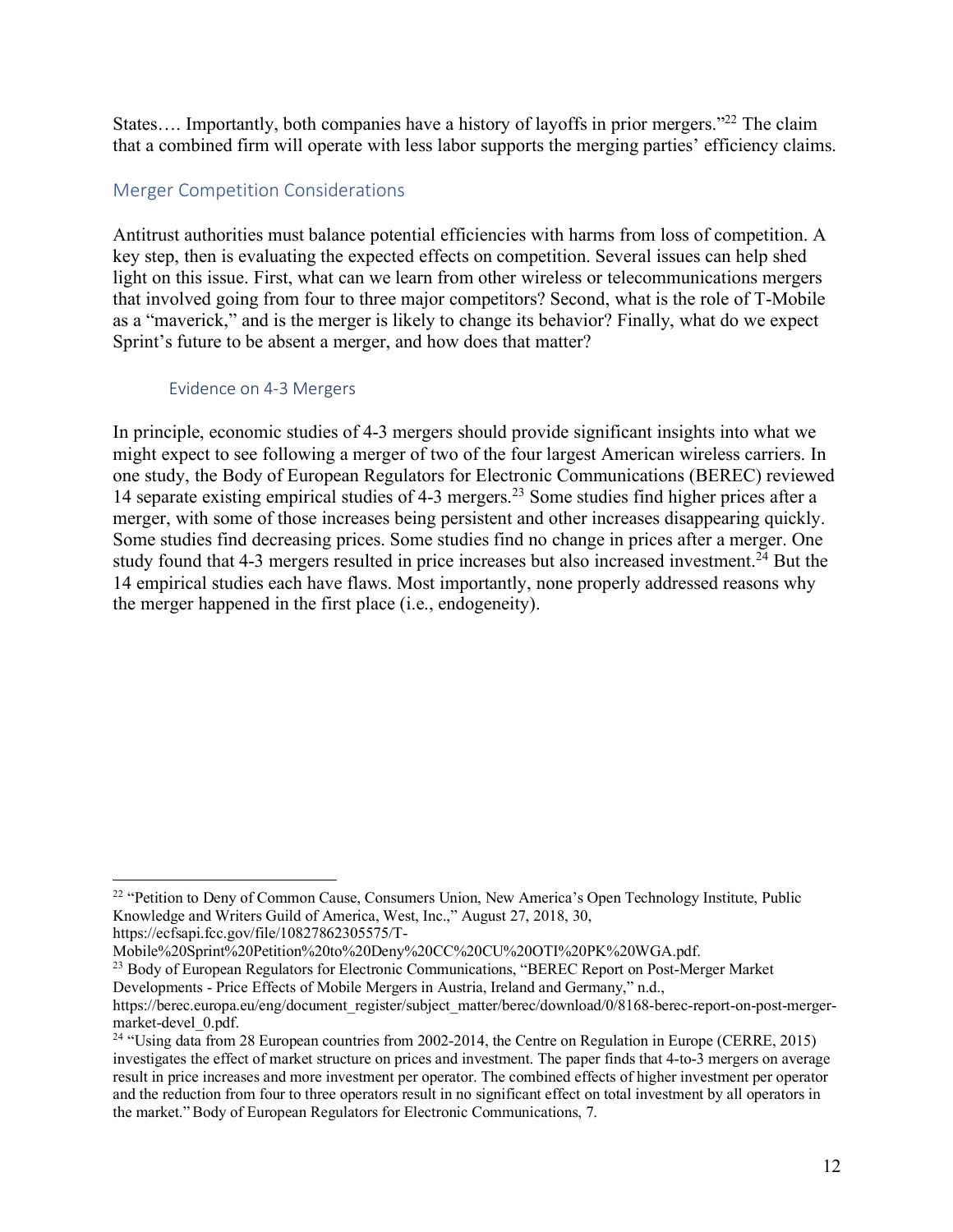# Table 1: 4-3 Merger Studies Reviewed in BEREC (2018)

|                |                                          |                 |                                      |                                        | Effects of 4-to-3 Mergers on |                 |            | Effects of 5-to-4<br>Mergers on |                 |
|----------------|------------------------------------------|-----------------|--------------------------------------|----------------------------------------|------------------------------|-----------------|------------|---------------------------------|-----------------|
| No.            | Study by                                 | Prepared<br>For | Scope                                | <b>Specific</b><br>Merger<br>Examined? | Price                        | Invest-<br>ment | Quality    | Price                           | Invest-<br>ment |
|                | Affeldt/Nitsche (2014)                   | Telefónica      | EU, 2003-2012                        | no                                     | $-/-1$                       |                 |            |                                 |                 |
| $\overline{2}$ | Houngbonon/Jeanjean (2014)               | Orange          | World, 2000-2014                     | no                                     |                              | +               |            |                                 |                 |
| 3              | <b>CERRE (2015)</b>                      |                 | ≥28 countries, 2002-2014             | no                                     | $\ddot{}$                    | $+/- 2$         |            | $\tilde{\phantom{a}}$           | $+/- 2$         |
| 4              | Csorba, Pápai (2015)                     |                 | 27 countries, 2003-2010              | no                                     | $+$                          |                 |            | $\tilde{}$                      |                 |
| 5              | Frontier Economics (2015)                | <b>GSMA</b>     | EU, 2010-2014                        | no                                     | $\tilde{}$                   | $\tilde{}$      |            |                                 |                 |
| 6              | Houngbonon (2015)                        | Orange          | 40 countries, q1/13-q3/14            | AT, 2013                               | $\blacksquare$               |                 |            |                                 |                 |
| $\overline{7}$ | <b>HSBC (2015)</b>                       |                 | see $2)$ and $6)$                    | AT. 2013<br>(price)                    |                              | ÷               |            |                                 |                 |
| 8              | WIK (2015)                               | Ofcom           | 12 countries                         | no                                     | $\tilde{}$                   | $\tilde{}$      | $\tilde{}$ | $\tilde{\phantom{a}}$           | $\tilde{}$      |
| 9              | Aguzzoni et al / ACM, EC, RTR<br>(2015)  |                 | AT, NL and 12 controls.<br>2004-2010 | AT. 2006. NL.<br>2007                  | $\ddot{}$                    |                 |            | $\tilde{}$                      |                 |
| 10             | RTR (2016)                               |                 | AT and 10 controls, 2011-<br>2014    | AT. 2013                               | $\ddot{}$                    |                 |            |                                 |                 |
| 11             | BWB (2016)                               |                 | AT. 2011-2014                        | AT, 2013                               | $\ddot{}$                    |                 |            |                                 |                 |
| 12             | Ofcom (2016)                             |                 | 25 countries, 2010-2015              | no                                     | $\ddot{}$                    |                 |            |                                 |                 |
| 13             | GSMA (2017)                              |                 | AT and 17 controls, 2011-<br>2016    | AT, 2013                               |                              |                 | $\ddot{}$  |                                 |                 |
| 14             | Lear/DIW Berlin/Analysys<br>Mason (2017) | EC              | UK and 9 controls, 2007-<br>2014     | <b>UK. 2010</b>                        |                              |                 |            | ٠                               | $+/-3$          |

#### Table 1: Overview of Related Literature

+: increasing effect, -: decreasing effect, ~: no significant effect

<sup>1)</sup> No evidence for positive relationship between concentration and prices; some indications that the relationship may be negative

<sup>2)</sup> positive effects at the operator-level, no effects at the market level

3) increase in total investment, no effect on investment per subscriber

Source: BEREC (2018), Table 1.

In its report, BEREC also examined three 4-3 European mergers—in Austria, Germany, and Ireland. They found weak evidence of short-term retail price increases, but the findings were not robust. An OECD study supports these generally inconsistent results with 2018 data. Today, the OECD considers Austria to be "inexpensive," Germany to be "relatively inexpensive," and Ireland to be "expensive."25

The bottom line is that the history of 4-3 mergers provides little guidance on future results of prices in the T-Mobile and Sprint merger. Opponents of the merger can point to the examples of price increases as evidence that the proposed merger will harm consumers, while proponents of the merger can point to examples where prices decreased or remained unchanged.

Every merger is different. The following two subsections discuss two additional aspects of this merger.

#### **Mavericks**

T-Mobile has had significant market success with its "un-carrier" approach, which includes innovations such as eliminating "termination fees and penalties for over-usage."26 The FTC-DOJ merger guidelines note that these types of firms deserve special scrutiny in a potential merger:

The Agencies consider whether a merger may lessen competition by eliminating a "maverick" firm, i.e., a firm that plays a disruptive role in the market to the benefit of customers. For example, if one of the merging firms has a strong incumbency position and the other merging firm threatens to disrupt market conditions with a new technology or business model, their merger can involve the

<sup>&</sup>lt;sup>25</sup> http://ec.europa.eu/newsroom/dae/document.cfm?doc\_id=50378, p.33

<sup>&</sup>lt;sup>26</sup> T-Mobile and Sprint, "Description of Transaction, Public Interest Statement, and Related Demonstrations," 15.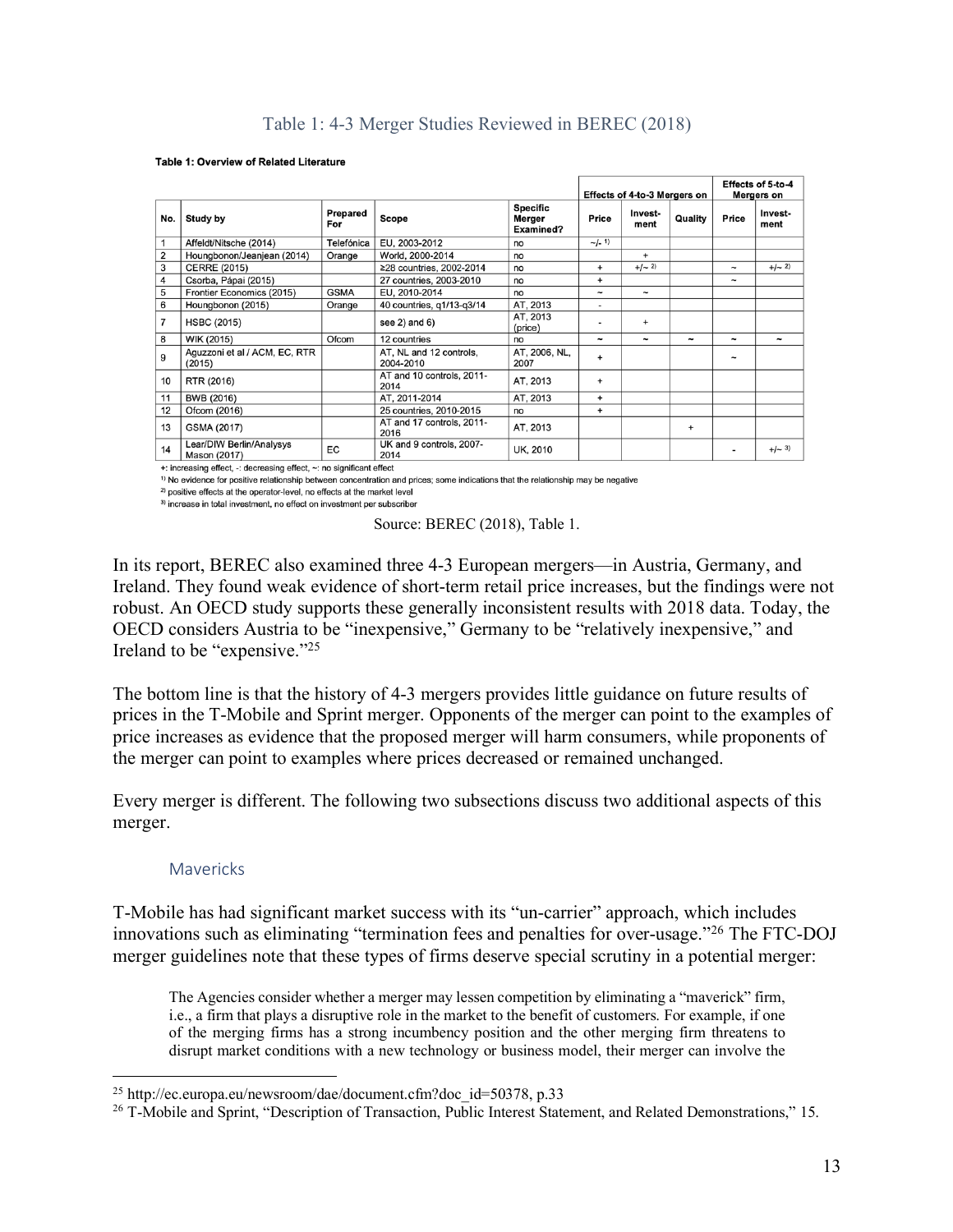loss of actual or potential competition. Likewise, one of the merging firms may have the incentive to take the lead in price cutting or other competitive conduct or to resist increases in industry prices. A firm that may discipline prices based on its ability and incentive to expand production rapidly using available capacity also can be a maverick, as can a firm that has often resisted otherwise prevailing industry norms to cooperate on price setting or other terms of competition.<sup>27</sup>

While "maverick" has no specific definition in the FTC-DOJ guidelines, the merging parties and their opponents seem to agree that T-Mobile is one.

A 2016 study by the British telecommunications regulator Ofcom found that wireless markets with a maverick tend to have lower consumer prices than markets without one.<sup>28</sup> It was partly for this reason that the DOJ challenged the proposed merger of AT&T and T-Mobile in 2011, noting, "AT&T's elimination of T-Mobile as an independent, low-priced rival would remove a significant competitive force from the market."<sup>29</sup> Several petitions against the proposed merger cite the rejection of the AT&T––T-Mobile merger as evidence that the government should reject this merger, too. $30$ 

The AT&T merger, however, involved T-Mobile disappearing as a distinct, independent company and merging with one of the top two providers. The proposed merger between T-Mobile and Sprint leaves the maverick in place, but as a larger entity as a third competitor. The key question that comes from the maverick debate, then, seems to be whether the merger is likely to create incentives that cause T-Mobile to change its behavior and compete less aggressively in ways different from their approach today.<sup>31</sup>

In other words, the maverick debate is a variation on the 4-3 question addressed above: Will a maverick firm remain a maverick if it grows larger to compete with its two main rivals? More specifically, is the merger likely to affect the firm's costs and incentives in ways that change its approach to gaining and keeping customers? Similarly, did Sprint generate competitive pressure on T-Mobile that caused it to differentiate itself as a maverick, or was Sprint irrelevant to T-Mobile's 'un-carrier" marketing and network investments?

Economic theory does not suggest that small firms are necessarily more innovative or likely to take risks than large firms, or vice versa. <sup>32</sup> We do not know T-Mobile's behavior as a maverick

<sup>&</sup>lt;sup>27</sup> U.S. Department of Justice and the Federal Trade Commission, "Horizontal Merger Guidelines," 3–4.

<sup>&</sup>lt;sup>28</sup> Ofcom, "A Cross-Country Econometric Analysis of the Effect of Disruptive Firms on Mobile Pricing," March 15, 2016, https://www.ofcom.org.uk/ data/assets/pdf file/0019/74107/research\_document.pdf.

<sup>&</sup>lt;sup>29</sup> U.S. Department of Justice, "Complaint: United States of America v AT&T Inc. and T-Mobile USA Inc. and Deutsche Telekom AG," August 31, 2011, para. 3.

<sup>30</sup> See, for example, American Antitrust Institute, "Petition to Deny," August 27, 2018,

https://ecfsapi.fcc.gov/file/1082877863636/AAI\_Sprint-T-Mobile\_FCC%20Petition%20to%20Deny.pdf.

<sup>&</sup>lt;sup>31</sup> Saturday Night Live addressed the question of what a maverick does in a 2008 parody of the vice-presidential debate:

**Gwen Ifill:** How will you solve the financial crisis by being a maverick?

**Gov. Sarah Palin**: You know, we're gonna take every aspect of the crisis and look at it and then we're gonna ask ourselves, "What would a maverick do in this situation?" And then, you know, we'll do that!

<sup>&</sup>lt;sup>32</sup> For an early test of firm size and innovation, see Zoltan J. Acs and David B. Audretsch, "Innovation in Large and Small Firms: An Empirical Analysis," *American Economic Review* 78, no. 4 (1988): 678–90.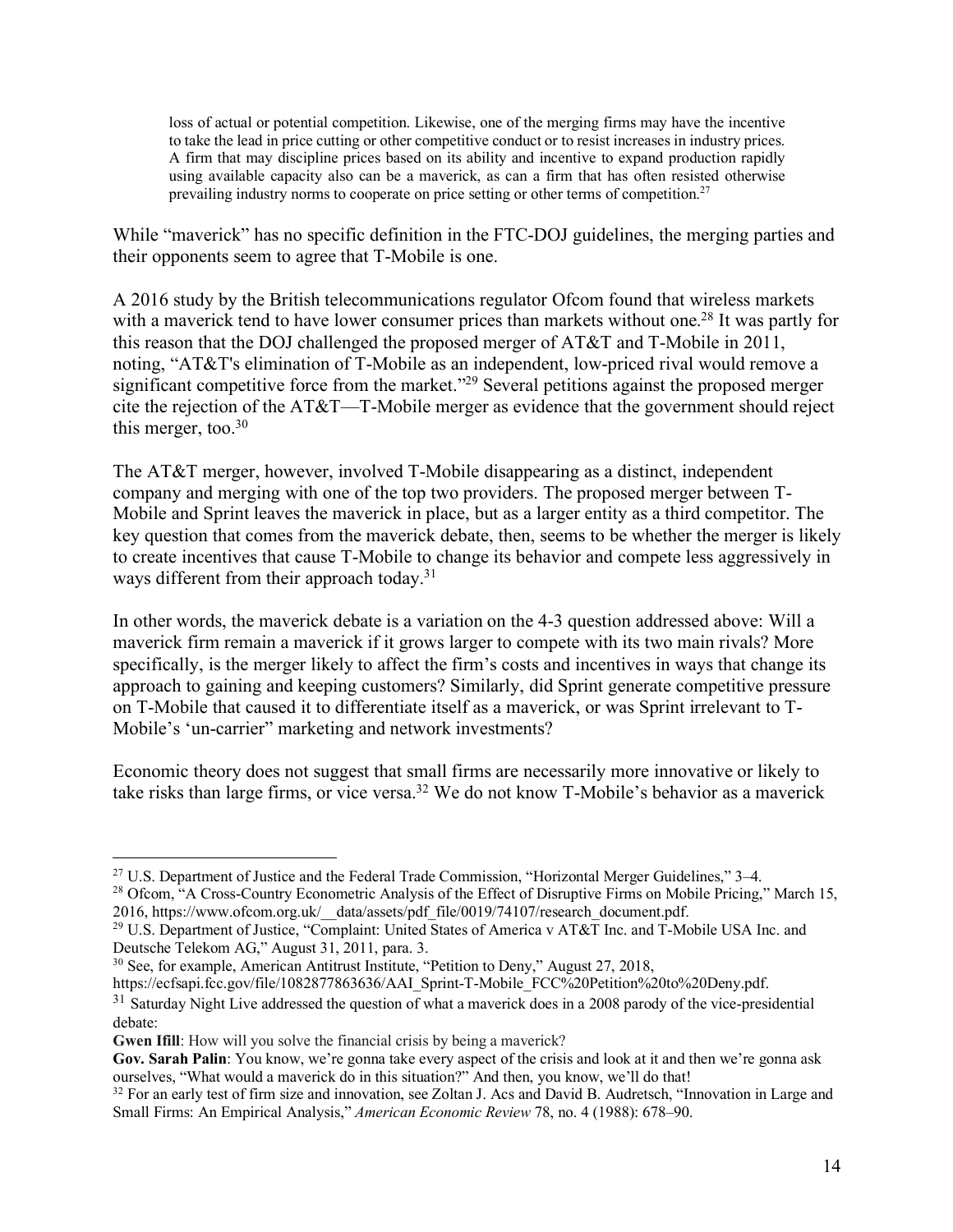will change after the merger. As with the broader 4-3 question, the maverick issue does not provide strong evidence in favor or against the proposed merger.

## Sprint's Future

Sprint's future as a standalone fourth competitor is directly relevant to this analysis. If one of the firms of a merger is likely to disappear absent the merger, then the merger itself is unlikely to increase market power. The Horizontal Merger Guidelines describe this "failing firm" argument as follows:

Notwithstanding the analysis above, a merger is not likely to enhance market power if imminent failure, as defined below, of one of the merging firms would cause the assets of that firm to exit the relevant market. This is an extreme instance of the more general circumstance in which the competitive significance of one of the merging firms is declining: the projected market share and significance of the exiting firm is zero. If the relevant assets would otherwise exit the market, customers are not worse off after the merger than they would have been had the merger been enjoined.

The Agencies do not normally credit claims that the assets of the failing firm would exit the relevant market unless all of the following circumstances are met: (1) the allegedly failing firm would be unable to meet its financial obligations in the near future; (2) it would not be able to reorganize successfully under Chapter 11 of the Bankruptcy Act; and (3) it has made unsuccessful good-faith efforts to elicit reasonable alternative offers that would keep its tangible and intangible assets in the relevant market and pose a less severe danger to competition than does the proposed merger.<sup>33</sup>

The failing firm argument is difficult to prove. Even if Sprint declared bankruptcy, it could reorganize in bankruptcy and possibly reemerge as a new competitor after recapitalization. Convincing antitrust authorities that a firm is failing for the purposes of merger review is difficult because the guidelines require the firm to meet several criteria, each of which will happen with some probability, therefore making the expected probability of all of them happening much smaller.

The merging parties do not argue that Sprint is failing,<sup>34</sup> although some petitioners have interpreted the merging parties' public interest statement that way.35 Instead, the merging parties argue that Sprint is an ineffective competitor and lacks the resources to build a robust 5G network on its own.36

<sup>&</sup>lt;sup>33</sup> U.S. Department of Justice and the Federal Trade Commission, "Horizontal Merger Guidelines."

<sup>34</sup> T-Mobile and Sprint, "Description of Transaction, Public Interest Statement, and Related Demonstrations," 94. <sup>35</sup> "Petition to Deny of Common Cause, Consumers Union, New America's Open Technology Institute, Public Knowledge and Writers Guild of America, West, Inc.," 19.

<sup>&</sup>lt;sup>36</sup> T-Mobile and Sprint, "Description of Transaction, Public Interest Statement, and Related Demonstrations," 94– 96.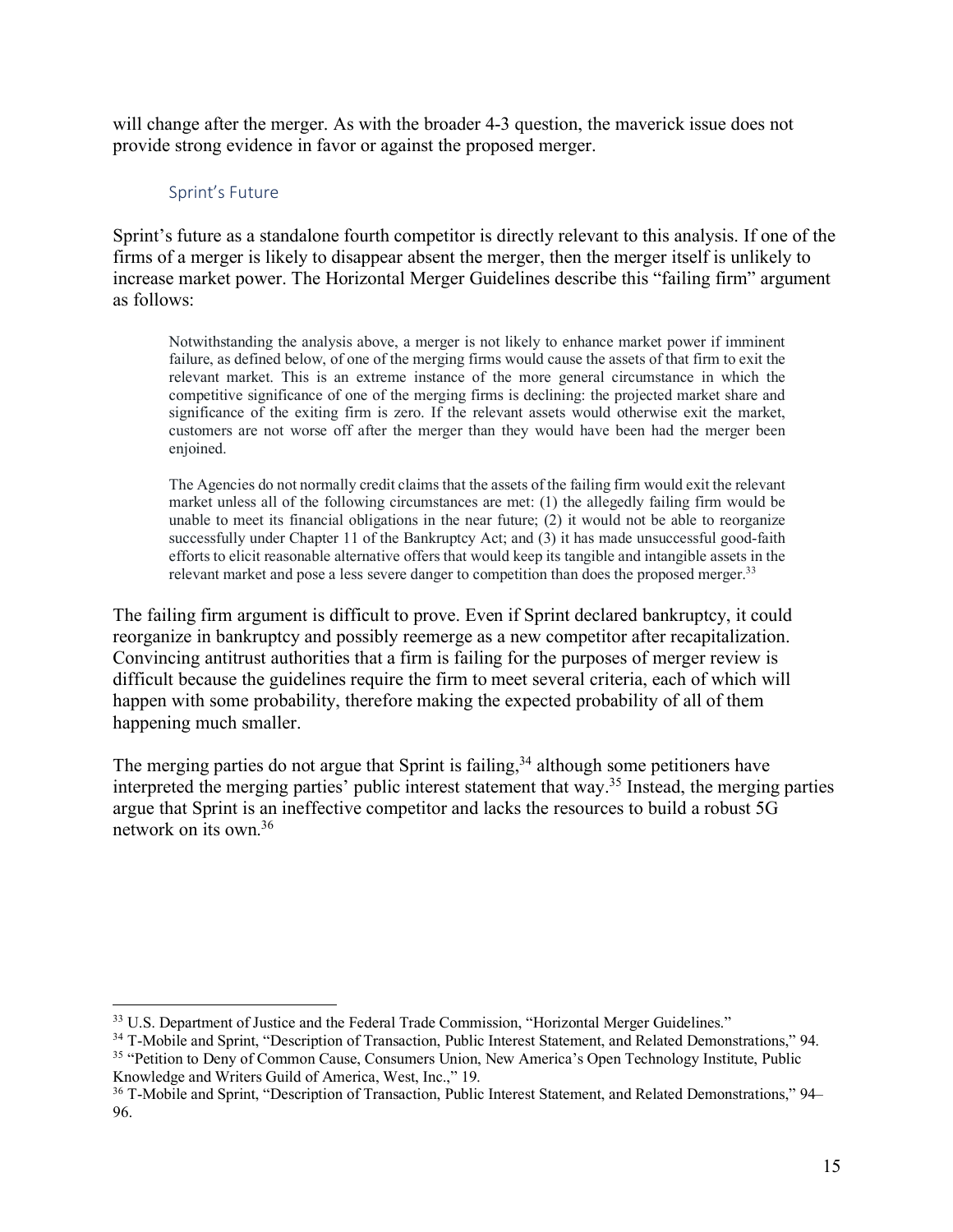Sprint ranks last among the big four wireless providers in terms of overall coverage,<sup>37</sup> rural coverage,38 speed,39 and customer satisfaction.40 While discussing MVNOs, one petitioner opposed to the merger noted that "[n]etwork quality is critical to attracting customers and competing against rival providers,<sup>341</sup> seemingly making the case that Sprint's lower-quality network makes it a less effective competitor.

The general trend for Sprint over the 2010s has not been good. In the first quarter of 2011, Sprint had 17 percent of all wireless subscriptions in the country, but by the third quarter of 2018 had only 12 percent of wireless subscriptions. Sprint has a higher churn rate than the other providers. and, as analyst Craig Moffett noted, "strikingly, it is getting worse."42 Sprint's free cash flow has generally been negative until the third quarter of 2016.43 From then until the third quarter of 2018 it was somewhat positive, but not consistently so. In the fourth quarter of 2018, Sprint had between \$900 million and \$1.2 billion in negative cash flow.

Sprint may not be a failing firm by antitrust standards, but it is not thriving, either. Sprint's problems suggest reasons to lean towards believing the parties' claims that Sprint will not be able sustain investment required to compete, especially in the coming 5G world.

But then again, Sprint's future has looked uncertain before. In 2012, for example, one analyst believed there was "a roughly 50/50 probability of bankruptcy."<sup>44</sup> In 2014, T-Mobile and Sprint explored a merger on the grounds that neither alone could compete effectively with the two biggest carriers.

In short, Sprint remains a struggling firm in 2019. That does not necessarily mean it will fail or fail to stimulate competition. It probably does mean that the larger and more difficult the investments needed to build world-class 5G networks, the less likely it is that Sprint—or T-Mobile—would be able to compete effectively on its own.

#### Wholesale

Wholesale service is network access that infrastructure-based carriers sell to other firms, which use the access for a number of services, ranging from offering standard consumer wireless services to using connectivity and monitoring as inputs into their own services. Any firm providing service this way is considered an MVNO.

<sup>&</sup>lt;sup>37</sup> Federal Communications Commission, "Twentieth Annual Report and Analysis of Competitive Market Conditions With Respect to Mobile Wireless, Including Commercial Mobile Services," 54.

<sup>38</sup> Federal Communications Commission, 60.

<sup>39</sup> Federal Communications Commission, 68–70.

<sup>40</sup> Market Force, "Consumer Cellular Beats Our Big Four as Consumers' Favorite Wireless Carrier, According to New Market Force Information Study," July 31, 2018, https://www.marketforce.com/2018-Market-Force-study-onwireless-carriers.

<sup>41</sup> "Petition to Deny of Common Cause, Consumers Union, New America's Open Technology Institute, Public Knowledge and Writers Guild of America, West, Inc.," 16.

<sup>42</sup> Craig Moffett, "Sprint CQ4 2018 Earnings: Do Politics Matter?," January 31, 2019.

<sup>43</sup> Moffett.

<sup>44</sup> https://seekingalpha.com/article/444511-sprint-downgraded-on-potential-bankruptcy-fears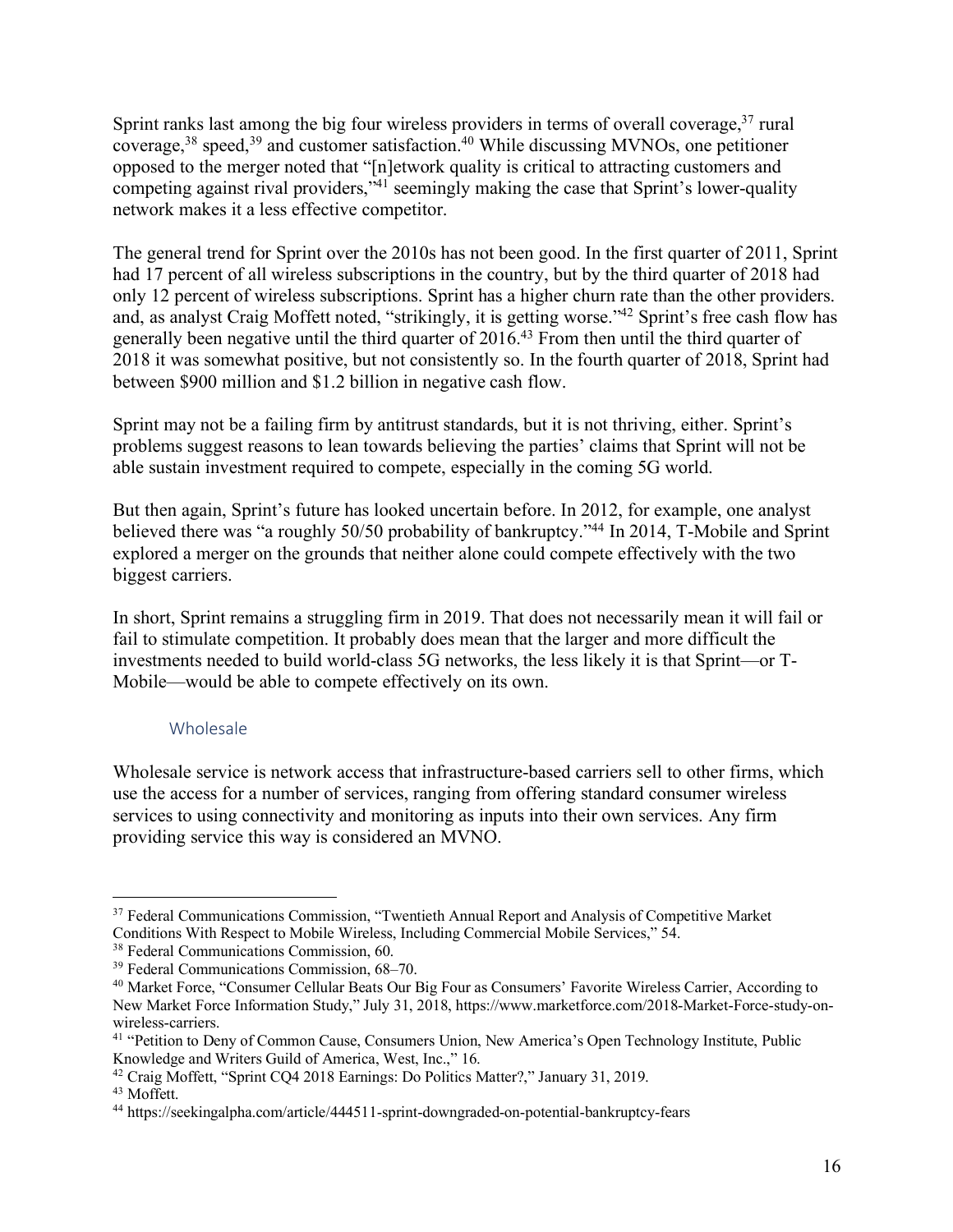Wholesale may not be a market itself, but it serves two types of customers: MVNOs and machine-to-machine (M2M) connectivity, which is a large component of the "internet of things." M2M matters because many predict that a key component of 5G will be its effects on the IoT. Figure 6 shows the number of T-Mobile's and Sprint's wholesale customers.



Figure 6: T-Mobile and Sprint Wholesale Customers

Note: In 2017, T-Mobile noted in its Annual Report that "regulatory changes have made the Lifeline program offered by our wholesale partners uneconomical" and removed "Lifeline customers from our reported wholesale subscriber base resulting in the removal of 4,528,000 reported wholesale customers."<sup>45</sup> Similarly, Sprint stopped reporting Lifeline wholesale customers around the same time, but revised its data on wholesale customers back to Q2 2015.46

Sources: FCC, Sprint and T-Mobile Quarterly and Annual reports, and carriers via Statista.

As the Figure shows, the number of wholesale customers for both providers has been generally increasing. Forbes noted in 2016 that, "[T-Mobile's] wholesale subscriber base has risen from about 6 million in 2011 to close to 14 million in 2015 and we project that the number could grow to about 22 million by 2020."<sup>47</sup> Together, the two providers account for a significant share of wholesale connections. Harrington, et al., in a declaration for Dish, noted that T-Mobile and Sprint together "account for more than 60% of wholesale connections (i.e., 26.6 million of the

 <sup>45</sup> T-Mobile, "2017 Annual Report," n.d., 24.

<sup>46</sup> Sprint Corporation, "Quarterly Report," Form 10-Q, June 30, 2017,

https://s21.q4cdn.com/487940486/files/doc\_financials/quarterly/2017/q1/Q1-2017-10Q.pdf.

<sup>47</sup> https://www.forbes.com/sites/greatspeculations/2016/07/06/a-look-at-t-mobiles-wholesale-wirelessbusiness/#1bf539b07297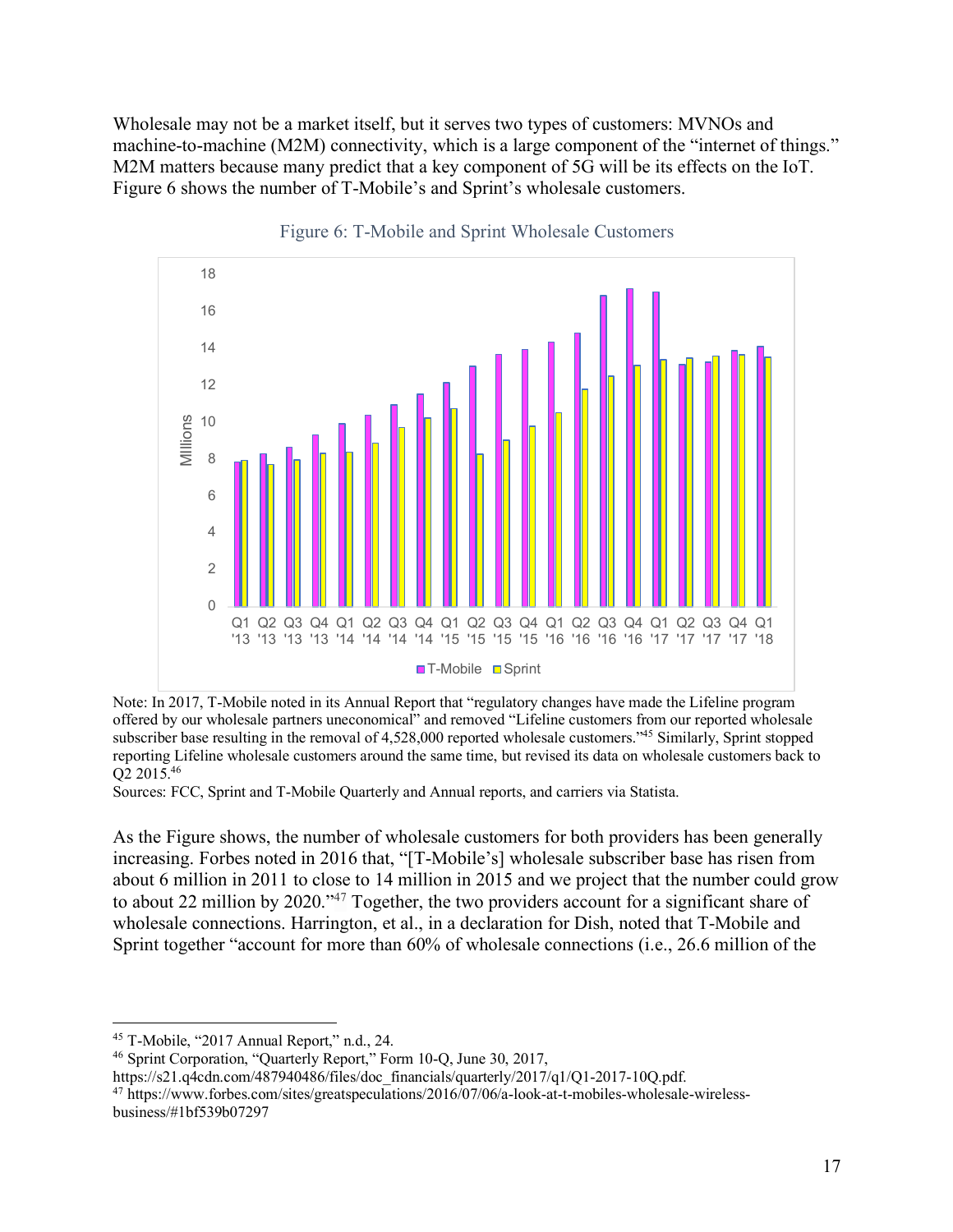estimated 42.5 million)."<sup>48</sup> Common Cause, et al., put the total at 45 percent in their petition.<sup>49</sup> Altice estimated that "68% of the MVNO market relies on T-Mobile and Sprint today."50

The largest MVNO, TracFone, primarily sells prepaid service, but other MVNOs are beginning to compete for customers of postpaid services. These MVNOs include Google's Google Fi, Comcast's Xfinity Mobile, and Charter's Spectrum Mobile. Comcast reported having more than 1 million subscribers by the end of the third quarter of  $2018$ ,<sup>51</sup> with one analyst projecting it to have 3.3 million customers—probably about one percent of postpaid plans—by 2020.<sup>52</sup>

Reliable, public, data on M2M service are scarce. T-Mobile and Sprint both sell M2M services under their own brands, but note in their public interest filing that T-Mobile "offers a small number of basic consumer IoT products<sup>"53</sup> and that "Sprint has made recent efforts to expand its IoT offerings, but has struggled to launch competitive products in part due to its lack of lowband spectrum."54

The large share of wholesale service provided by T-Mobile and Sprint as well as the growing importance of M2M suggests that antitrust authorities should pay particular attention to wholesale. Being a large wholesale provider does not necessarily mean the merger would be problematic. Entry or expansion by Verizon and AT&T in wholesale may be relatively inexpensive, constraining pricing power. Still, presumably DOJ and FCC have access to proprietary data that will allow them to examine these areas more carefully.

### LTE to 5G Transition

The technology transition underway complicates the questions discussed above. The main problem is that we do not know what outcome or timeline will maximize total welfare. For the next several years, the most common wireless technology will continue to be LTE. The transition means that investment and subscriptions will shift from LTE to 5G over some period of time. Ericsson estimates that the majority of wireless subscriptions will continue to be LTE through 2023 (Figure 7Figure 3).

<sup>50</sup> Altice USA, Inc., "Petition to Condition or Deny," August 27, 2018, 3,

 <sup>48</sup> Joseph Harrington et al., "Declaration of Joseph Harrington, Coleman Bazelon, Jeremy Verlinda, and William Zarakas," August 27, 2018, 38,

https://ecfsapi.fcc.gov/file/108271088719800/REDACTED%20DISH%20PTD%20Sprint%20TMO%208-27- 18.pdf.<br><sup>49</sup> Common Cause, et al., "Petition of Common Cause," 28.

https://ecfsapi.fcc.gov/file/10827968626122/Altice%20USA%20Inc%20-

<sup>%20</sup>Petition%20to%20Condition%20or%20Deny.pdf.

<sup>51</sup> https://www.fiercewireless.com/wireless/comcast-s-xfinity-mobile-begins-to-accelerate

<sup>52</sup> https://www.fiercewireless.com/wireless/comcast-s-xfinity-mobile-to-grow-to-3-3m-customers-by-2020-analystpredicts. Google and Charter have not reported subscribership data.

<sup>&</sup>lt;sup>53</sup> T-Mobile and Sprint, "Description of Transaction, Public Interest Statement, and Related Demonstrations," 56.

<sup>54</sup> T-Mobile and Sprint, 56.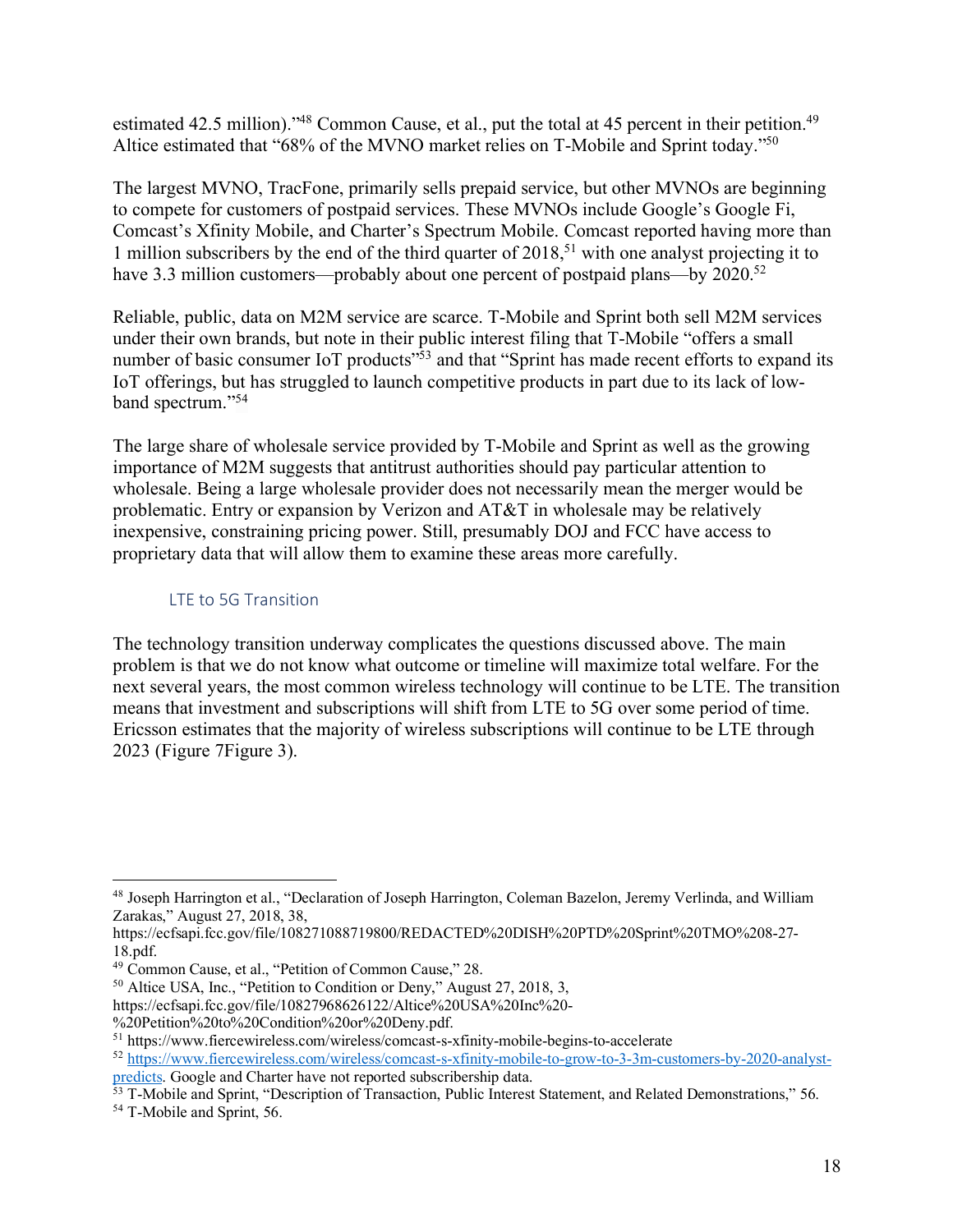

Figure 7: Wireless Subscribers in North America by Technology Over Time

The general working assumption by merger proponents and opponents is that a faster transition to 5G is better. But that is not necessarily true. For example, would consumers be better off with accelerated 5G deployment even if that would mean higher prices and costly handset upgrades sooner than consumers would have chosen otherwise? How should analysis weigh LTE service and prices tomorrow against 5G services and prices several years from now? Those questions have no easy answers and may affect what one views as the optimal transition plan.

#### Merger Distributional Effects

Antitrust authorities often consider distributional effects of the merger for public interest analysis. Economic analysis cannot determine how much weight to place on distributional effects when evaluating mergers, but it can help to identify them. In the case of the T-Mobile–Sprint transaction, a robust, interesting, debate is possible on the effects of the merger on low-income and rural service. I discuss each of these below.

#### Low Income

Some merger opponents have voiced concern about the effect of the merger on low-income consumers, claiming, as one group did, that the "proposed transaction would harm the prepaid and wholesale mobile wireless markets, which are critical for serving low-income consumers."56

 <sup>55</sup> Ericsson Mobility Visualizer, accessed March 7, 2019. https://www.ericsson.com/en/mobility-report/mobilityvisualizer?f=1&ft=2&r=4&t=1,2,3,4,5,6,7&s=1,2,3&u=1&y=2011,2024&c=2

<sup>56</sup> "Petition to Deny of Common Cause, Consumers Union, New America's Open Technology Institute, Public Knowledge and Writers Guild of America, West, Inc.," 25.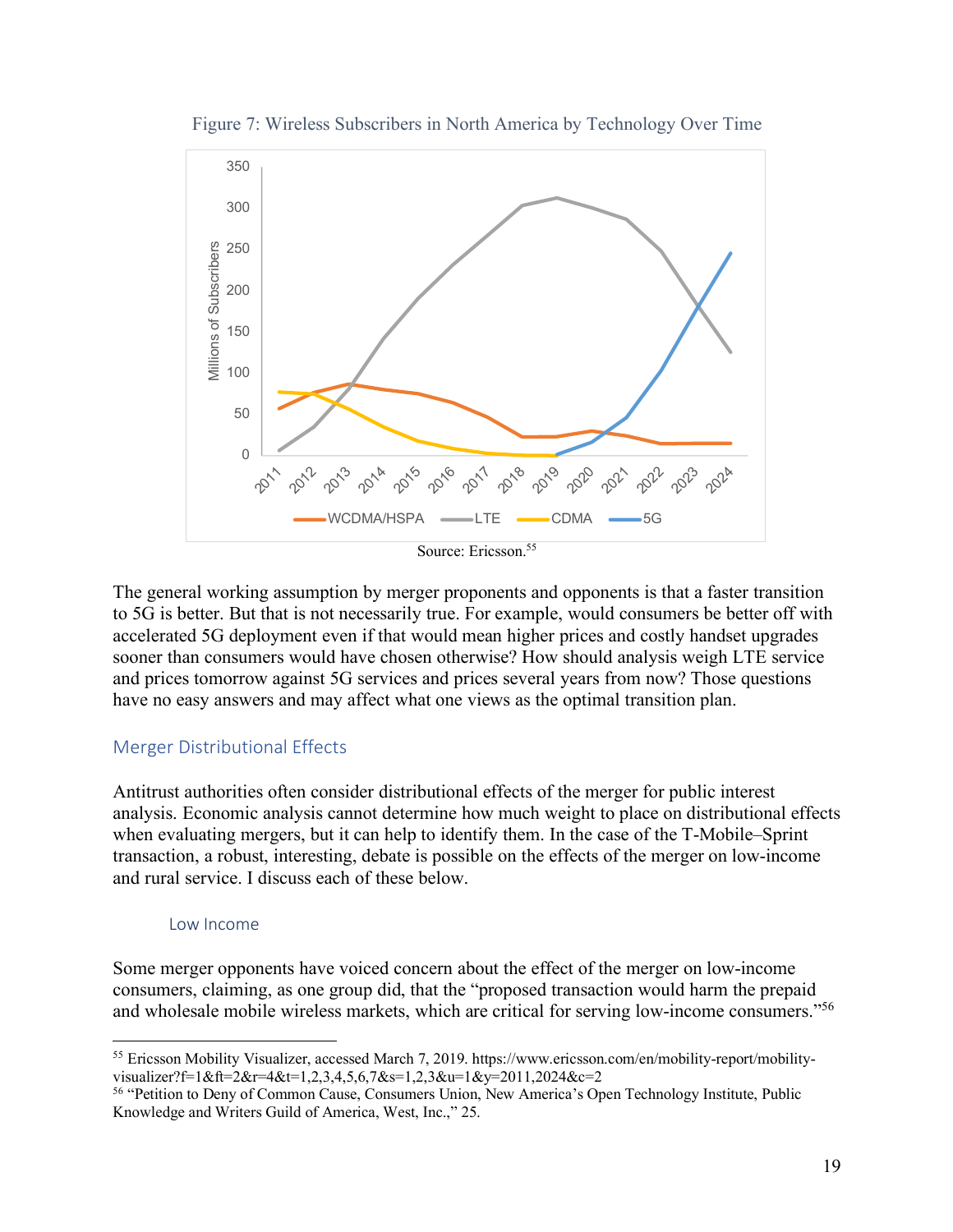However, most discussions of low-income service seem to use the prepaid and wholesale segments as proxies for low-income. That is probably not accurate, as discussed above. If the survey cited above is accurate, then although T-Mobile has the largest number of low-income subscribers, AT&T and Verizon each have more low-income subscribers than Sprint. Additionally, as discussed, not all prepaid subscribers seem to be people with low incomes.

While the prepaid market may not be the correct proxy for low-income subscribers, the shares implied by the survey cited above suggest potential cause for concern. If the Fluent survey cited above is accurate, a combined T-Mobile – Sprint would serve about 47 percent of subscribers with incomes of less than \$50,000, and even more taking into account MVNO traffic that uses its network. 57

Antitrust authorities presumably have more detailed data on the demographic characteristics of subscribers than I do. The report filed in support of the merger by Asker, Bresnahan, and Hatziaskos, for example, uses Nielsen Mobile Performance data.<sup>58</sup> While most of the report is redacted, the paper's table of contents suggests that these data include demographics by carrier or that the demographics can be derived. Data such as those can help officials make an informed decision, including what steps might mitigate negative effects on this group if the merger is approved.

#### Rural

Wireless, particularly LTE, coverage in rural areas is less robust than in the rest of the country.<sup>59</sup> In the latest publicly available data, the FCC noted that in December 2016 more than 98 percent of rural Census blocks had at least one LTE provider, but only 57 percent had at least four providers, compared to 96 percent of non-rural blocks.<sup>60</sup> Figure 8 shows LTE coverage by provider as of December 2016. The figure shows T-Mobile and Sprint with less coverage than AT&T or Verizon.

 <sup>57</sup> Fluent.

<sup>58</sup> John Asker, Timothy F. Bresnahan, and Kostis Hatzitaskos, "Economic Analysis of the Proposed T-Mobile/Sprint Merger" (Cornerstone Research, November 6, 2018).

<sup>59</sup> Federal Communications Commission, "Twentieth Annual Report and Analysis of Competitive Market Conditions With Respect to Mobile Wireless, Including Commercial Mobile Services," paras. 79–84. The most recent public FCC wireless coverage data is from December, 2016.

<sup>&</sup>lt;sup>60</sup> Federal Communications Commission, fig. III.D.12. These number may overstate coverage because, while Census blocks are fairly small, the FCC notes that "the fact that a service provider reports coverage in a particular census block does not mean that it necessarily provides coverage everywhere in the census block." Federal

Communications Commission, "Twentieth Annual Report and Analysis of Competitive Market Conditions With Respect to Mobile Wireless, Including Commercial Mobile Services", note under figure III.D.13.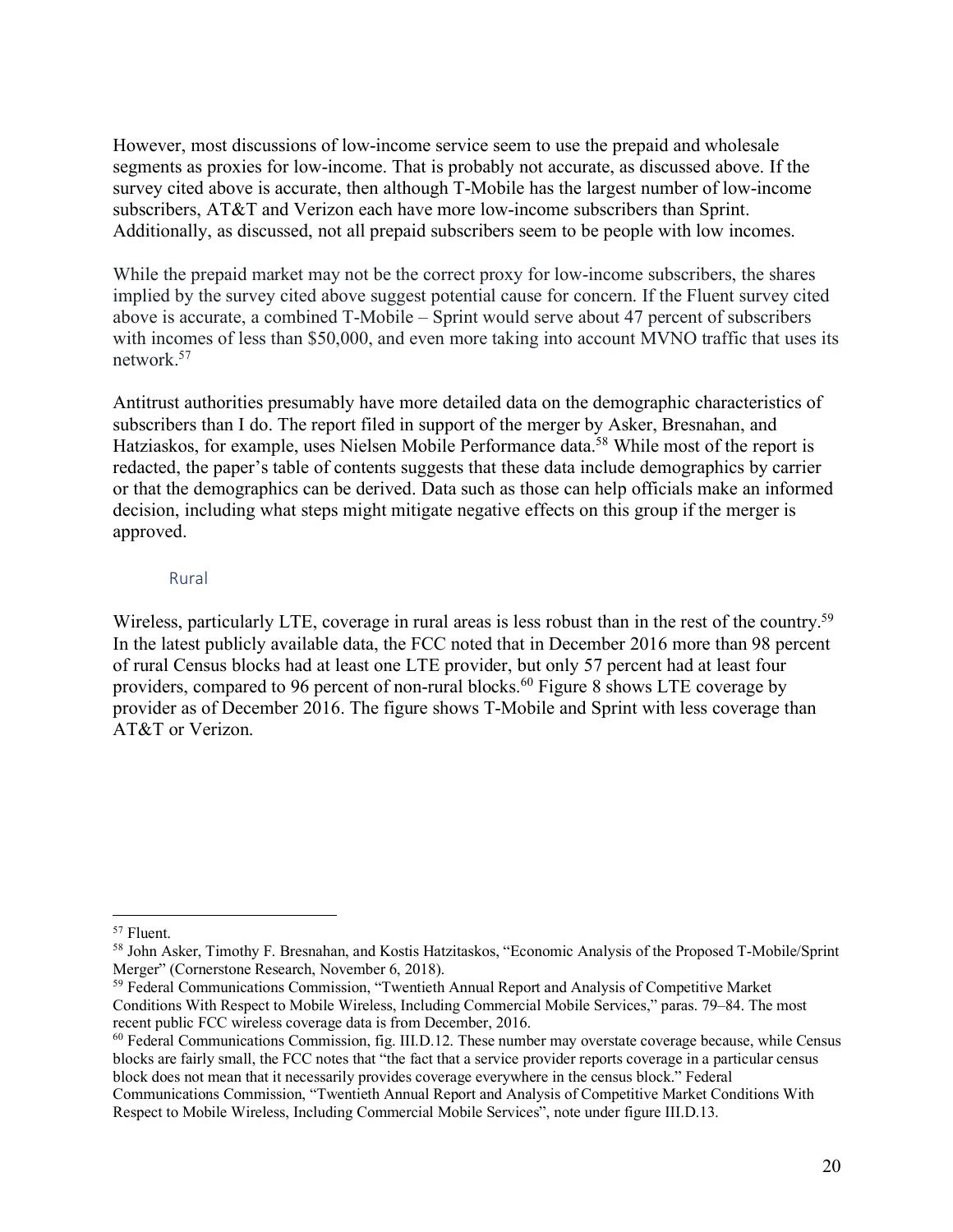

Figure 8: Share of Rural and Non-Rural Population with LTE Service by Provider,

December 2016

Source: FCC 20<sup>th</sup> Wireless Competition Report.<sup>61</sup>

T-Mobile and Sprint contend that the combined firm will improve wireless coverage, quality, speeds, and "in-home service" in rural areas.<sup>62</sup> Contrarily, merger opponents, such as NTCA, argue that rural customers would be harmed because "T-Mobile has not traditionally focused on rural customers or markets…and the loss of Sprint as a competitor and partner [for roaming agreements]."63

The key question is how incentives are likely to change for rural wireless deployment as a result of the merger compared to those faced by the firms separately. Neither opponents nor proponents of the merger make especially compelling arguments as to why incentives are likely to change with a merger.

T-Mobile and Sprint state that Sprint has poor rural coverage at least in part because its 2.5 GHz spectrum is not well-suited for rural service due to its propagation characteristics. The parties somewhat inconsistently argue, however, that Sprint's 2.5 GHz spectrum will aid the New T-

 <sup>61</sup> Federal Communications Commission, "Twentieth Annual Report and Analysis of Competitive Market Conditions With Respect to Mobile Wireless, Including Commercial Mobile Services," fig. III.D.13.

<sup>62</sup> T-Mobile and Sprint, "Description of Transaction, Public Interest Statement, and Related Demonstrations," 66.

<sup>63</sup> NTCA - The Rural Broadband Association, "Petition to Deny of NTCA - The Rural Broadband Association," August 27, 2018, 1,

https://ecfsapi.fcc.gov/file/10827780817015/08.27.18%20Sprint%20TMobile%20Petition%20to%20Deny%20(002) .pdf.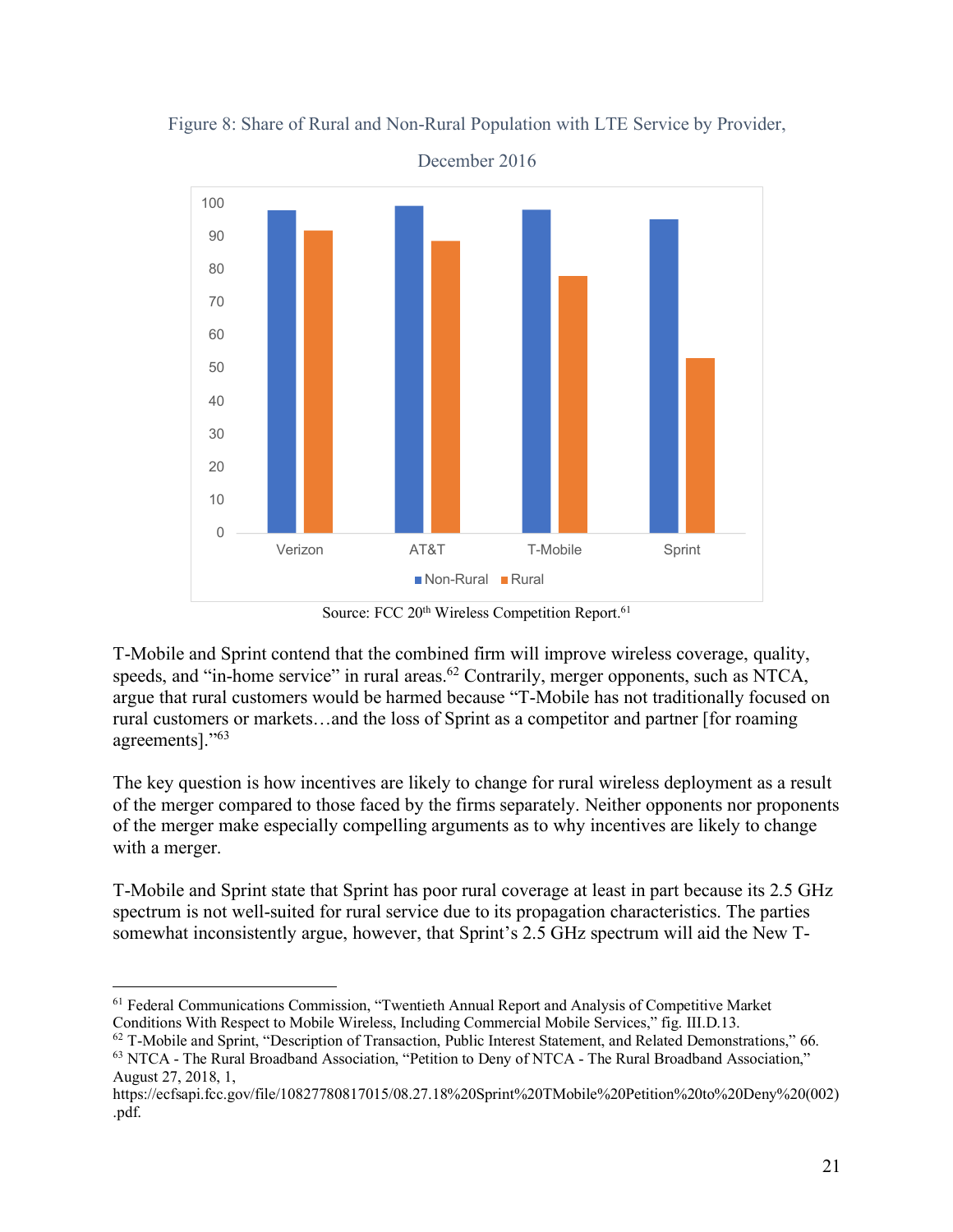Mobile's rural buildout.<sup>64</sup> Incentives to invest in rural coverage could improve if new technologies are less costly, expected revenues from rural 5G service provision is higher than from LTE rural provision, urban and rural areas are complementary, or more competition for high-end customers creates demand for better rural coverage by those customers.

NTCA, meanwhile, argues that T-Mobile has had little incentive to invest in rural areas and, therefore, is unlikely to invest there in the future—that is, its incentives are unlikely to change following a merger. At the same time, NTCA somewhat inconsistently also argues that a merger would change the incentives facing the combined firm in ways that would threaten existing roaming agreements and, presumably, not be replaced by something that would benefit consumers.

As with many aspects of the proposed merger, we lack sufficient public evidence to fully evaluate the likely effects of the merger on rural areas.

# Potential Remedies

Competitive effects of the merger can only be predicted with a great deal of uncertainty, as discussed above. Insufficient public data exist to offer coherent remedies to potential problems here.

Nevertheless, the government has tools available to promote deployment, competition, and connectivity regardless of whether the merger occurs. To promote deployment, the government should continue making spectrum available for flexible use. The FCC should continue conducting auctions and enhancing secondary spectrum markets. The National Telecommunications and Information Administration, meanwhile, should continue finding ways to make federal agencies incorporate the opportunity cost of their spectrum into their work in order to create incentives to deploy it more efficiently, including for non-governmental use. The FCC can also continue to smooth the path for new competitors such as OneWeb, SpaceX, and Telesat, which hope to offer Low-Earth Orbit satellite broadband connections, and allow Ligado, which wants to offer a wholesale IoT network, to begin operations.

Dealing with digital divide issues—low income and rural—requires rigorous thinking. The programs administered through the Universal Service Fund of over \$8 billion per year have had middling results at best over the last 20 years. In rural areas, the FCC is now running innovative reverse auctions as ways to subsidize service where there is none—those yield a far bigger bang for the buck than any previous method used and should be greatly expanded. The Lifeline program for low-income individuals, meanwhile, should be clearer on its objectives and priorities. Lifeline subsidizes low-income people but without specifically targeting people who would not be online otherwise. Policymakers should remember that Universal Service dollars are raised via a regressive tax that means that low-income people who do not qualify for subsidies pay into the fund.

 <sup>64</sup> T-Mobile and Sprint, "Description of Transaction, Public Interest Statement, and Related Demonstrations," 65– 66.